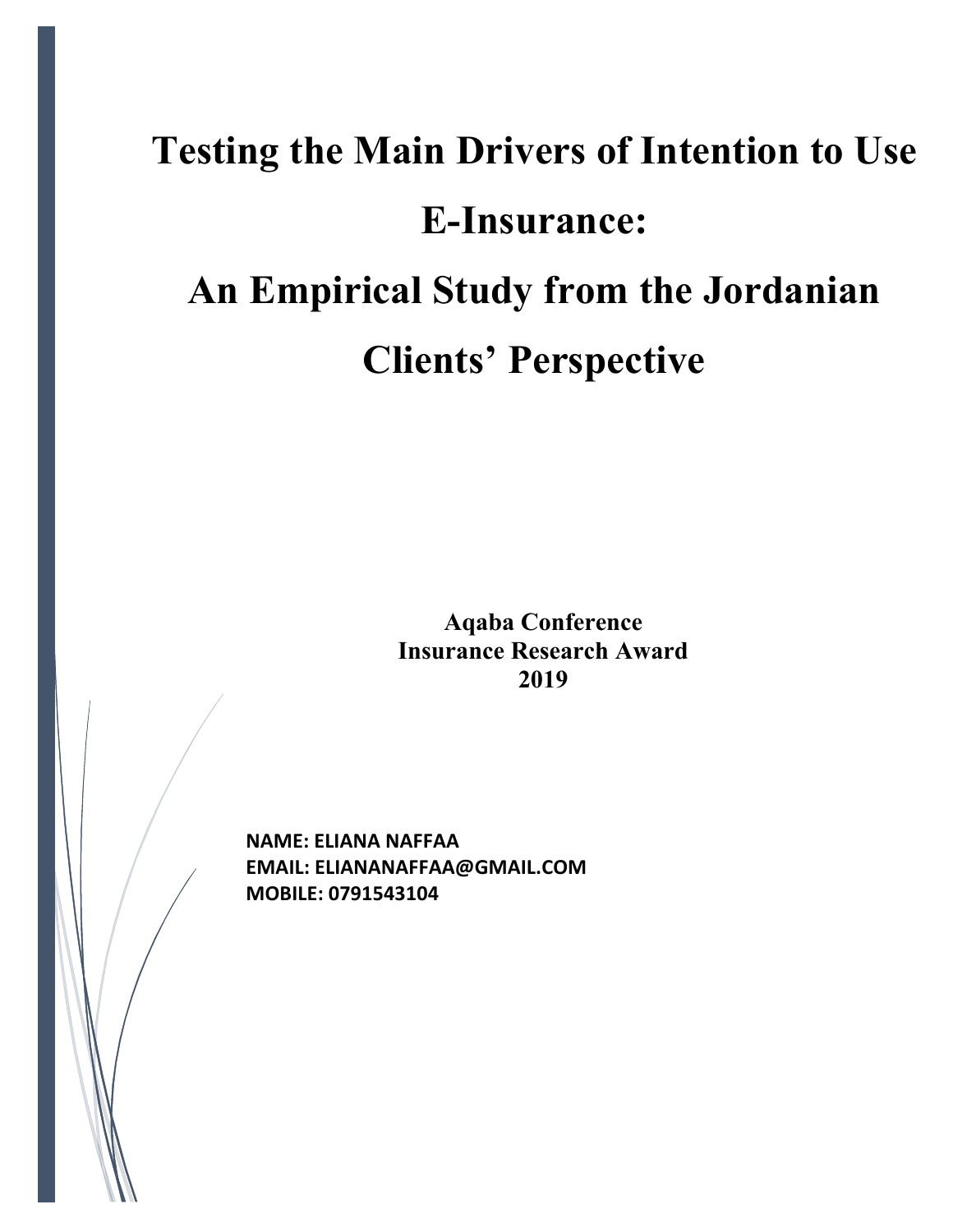### Summary

The utilization of web-based technologies in the service sector added new aspects to service dissemination. Nowadays, acceleration in self-service innovations has given customers multiple options for using services offered by an organization.

In the Jordanian context although insurance companies are still using traditional way of insurance services, it is recognized the considerable value of implementing technology in insurance offered services to enhance effectiveness and efficiency as well as provide their customers with better services. However, the successful implementation and usage of such technology generally depends on the degree of how much customers are completely propelled to utilize it. Thus the purpose of this study is to investigate the main drivers influencing behavioral intention and adoption of Einsurance by customers of Jordanian insurance companies. The proposed conceptual model was based on the Technology Acceptance Model (TAM), which is extended by adding PR (perceived risk), SE (self-efficacy), HB (Habit) and Interactivity as external factors. Structural equation modelling (SEM) was used to analyze the data collected from the field survey questionnaires administered to a convenience sample of Jordanian customers.

The results showed that behavioral intention is significantly influenced by self-efficacy, perceived usefulness, perceived ease of use, and interactivity. No significant impact found for perceived risk.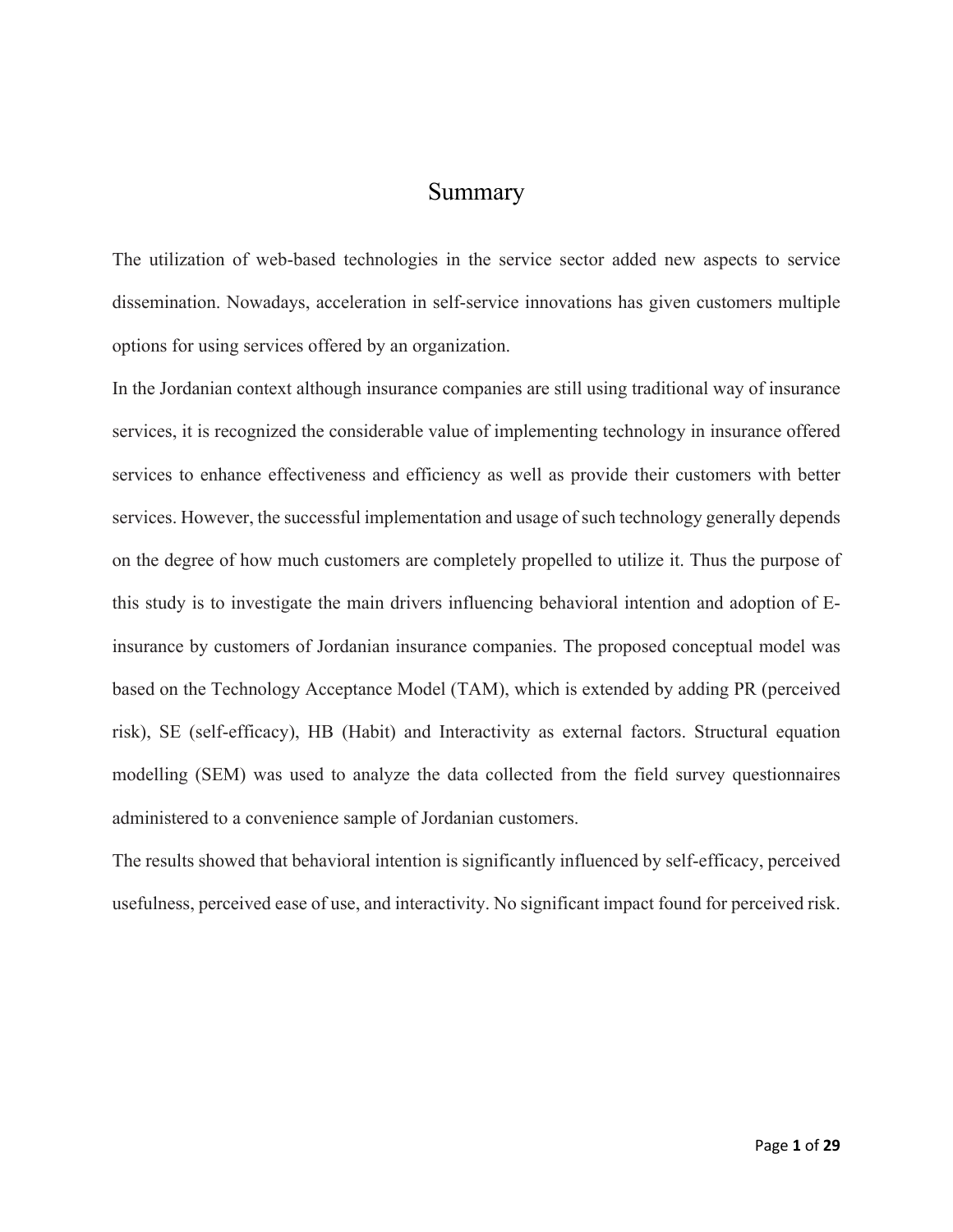# **List of Tables:**

| <b>Tables No.</b> | <b>Subject</b>                            | Page |  |
|-------------------|-------------------------------------------|------|--|
|                   | Model Goodness of Fit                     | 14   |  |
|                   | <b>Construct Validity and Reliability</b> |      |  |
|                   | Discriminant Validity                     |      |  |
|                   | Hypothesized path $-$ P-value             |      |  |
|                   | Sample Demographic Characteristics        |      |  |

# **List of Figures**

| Fig. No. | <b>Subject</b>                        | Page |
|----------|---------------------------------------|------|
|          | Conceptual Model & Hypotheses Testing |      |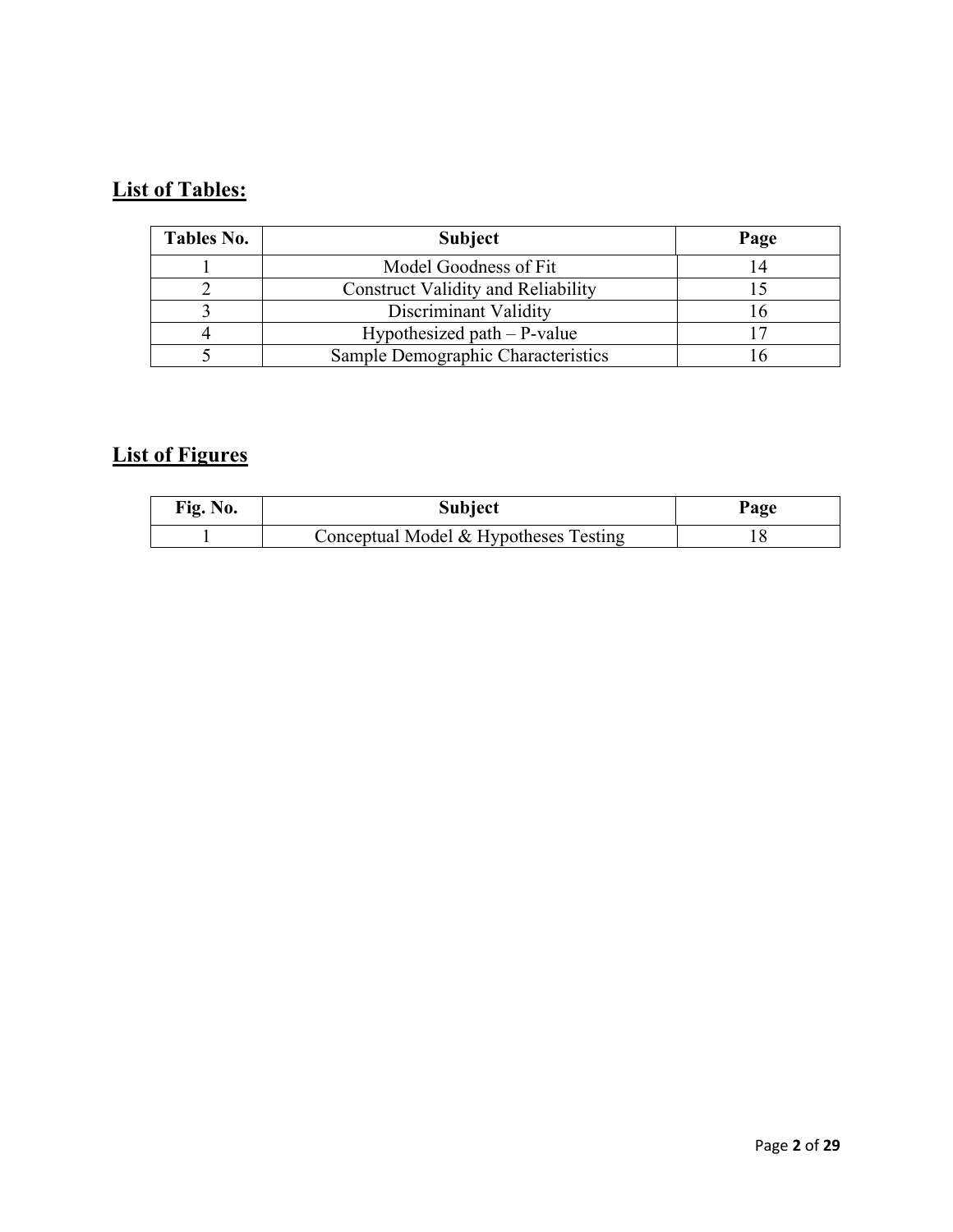# Table of Contents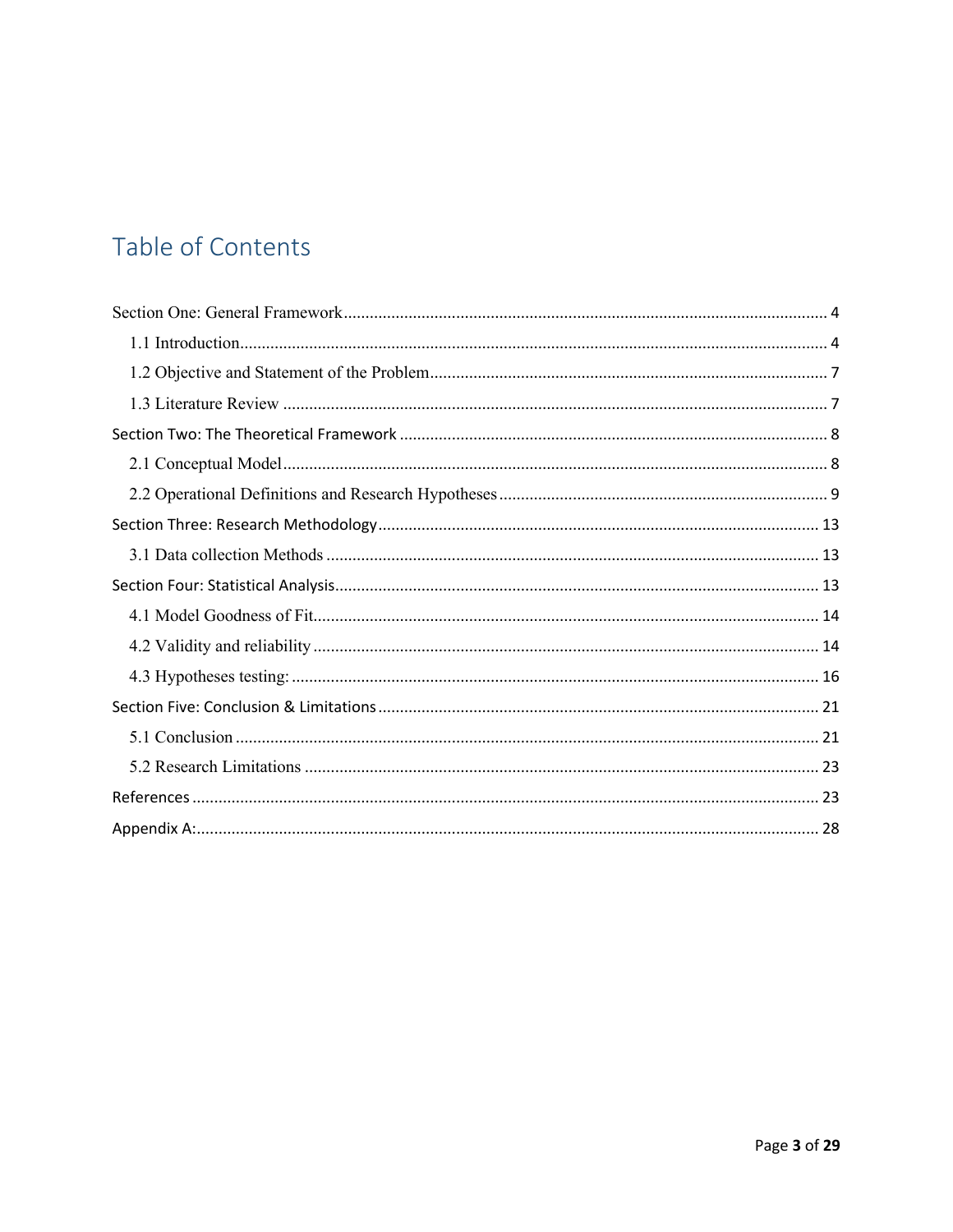# Section One: General Framework

#### **1.1 Introduction**

The technological revolution has a significant impact on trade across the world, particularly in the service sector. Due to developments in technology, companies are able to reach diverse clients' segments. Furthermore, clients are getting flexible and customized service tools according to their needs and convenience without any human interaction whatsoever in most cases.

#### *IT sector in Jordan:*

Information technology in Jordan is a well-developed sector. Indeed, it is one of the most developed in the region (Marashdeh, 2014). Major steps were taken by the Jordanian government to develop the IT sector and to encourage local and foreign investors (Ciborra et al, 2005) .Over the last few years the IT sector in Jordan witnessed a big development, Jordan was first connected to the Internet in the year 1996 (Eid, 2004). In the year 2008, the total number of Internet service providers have been grown to 14, providing a total 260,922 ISP accounts (Domain Tools, 2008). Moreover, In 1996 the total number of Internet users was only 3,146 in 1996 comparing to 1,126,700 internet users in 2008, which represents 23.3 % of Jordan's population (Internet World Stats, 2008).

#### *The Insurance Sector in Jordan and the role of E-Insurance*

In order to study E-Insurance in Jordan it is necessary to start with a general overview of the Jordanian economic environment, hence insurance companies that represent a life force pumping new life into the veins of local economy.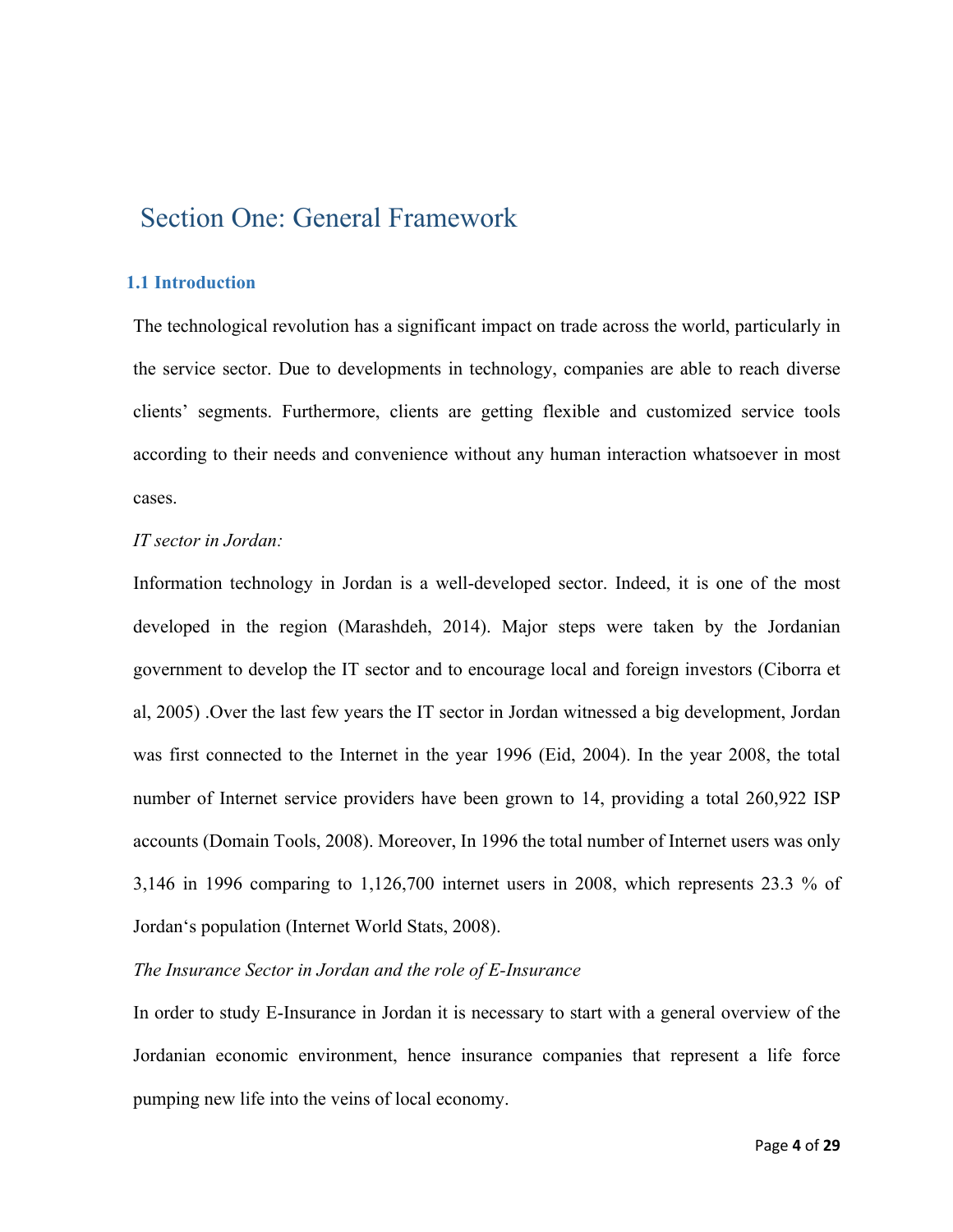Despite the turbulence of conflicts, political unrest and wars surrounding the kingdom, Jordan has been able to maintain a stable and secure environment on every level; making it an island of tranquility in a sea of turmoil. However, the effects of the "Arab Spring" has applied more pressure than ever on the country. According to UNHCR, Jordan is one of the most affected countries by the Syrian crisis, embracing the second highest influx of refugees. This represented great stress and put a strain against the kingdom's already limited resources. Unfortunately, this drop in the economy left an impact on the insurance sector as its performance is correlated with economic performance. According to a World Bank report, the economy in Jordan is still in a low-growth mode with GDP registering a 2.1% increase in 2017.

The sector is facing a number of challenges; such as the high unemployment rate, a low disposable income and a lack of insurance awareness and understanding.

Despite these challenges, studies conducted on services provided via internet and mobile applications show that technology will play an important role in the future success of any service companies. This predicts that insurance companies in the Middle East will need technology integration to compete and lead in the market. Hence, one of the main factors for achieving profitability and maintaining market share is ability to retain customers which is achieved by customer satisfaction, (Rust et al, 1993). Moreover, studies showed that offering service products via the internet have a direct and positive effect on customer satisfaction (Kassim et al, 2007).

In general, E-insurance can be defined as the use of internet and IT in producing and distributing insurance services. In a narrower meaning, it is performing all the procedures starts with negotiations, proposal, issuing a policy, paying premiums and claims settlement online via the internet. The application of E-insurance can have many positive impacts on the efficiency of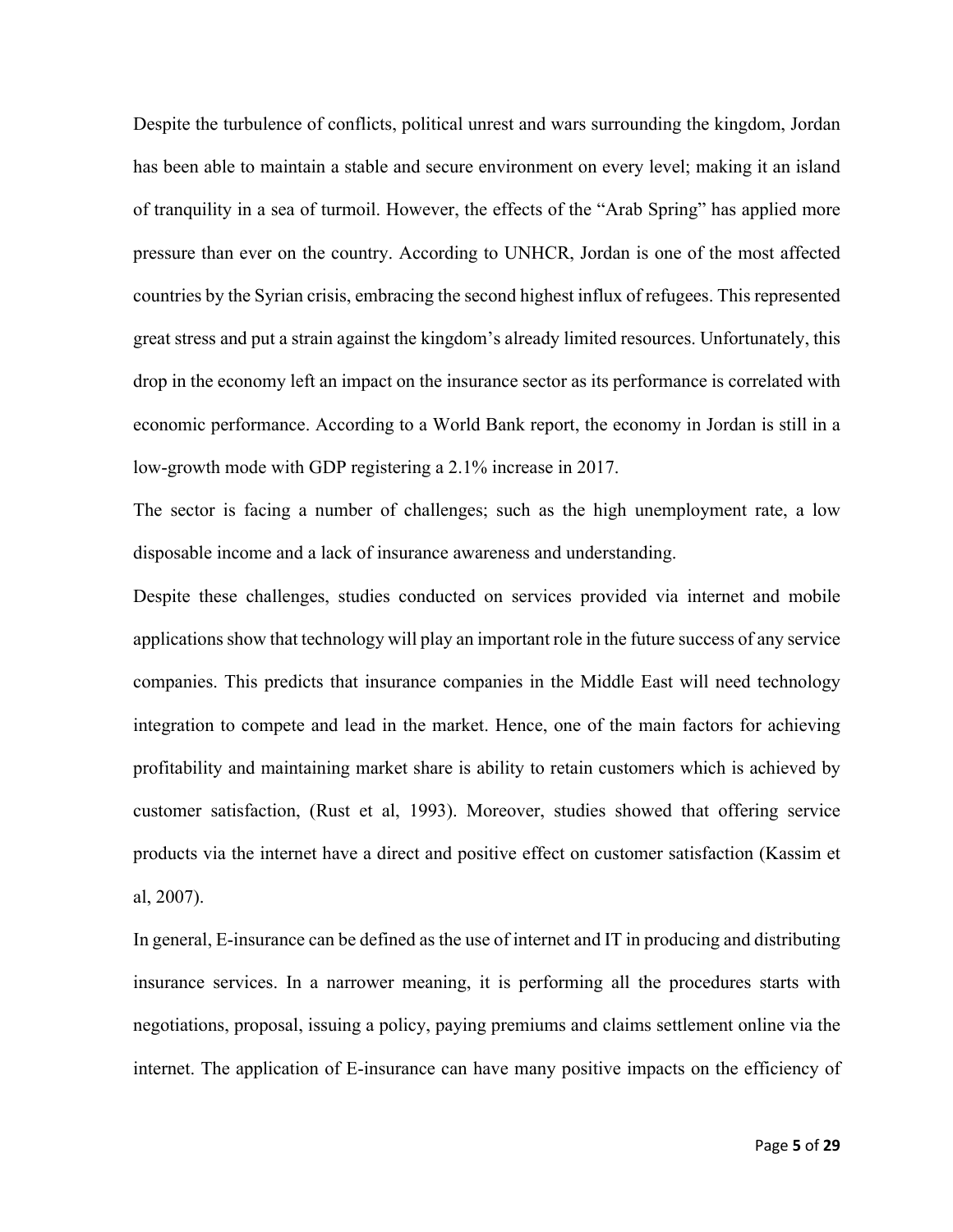insurance companies; by reducing administrative costs and commissions paid to middlemen which instead helps companies to invest in marketing and attracting more customers.

Moreover, cost reduction in competitive markets enable a reduction in insurance premiums, encouraging people to buy more insurance services. It is worth to mention that applying technology in marketing activities allow easier customer interaction and facilitates customers feedback as well as product customization according to individuals' needs. These options have vital role in helping insurance companies not only to compete but also to differentiate its services in the market.

In this Jordanian context, unfortunately when it comes to technology and online services Jordanian companies are lagging behind; minimal services can be done through insurance websites (e.g. filling proposals). In addition to the absence of a regulatory framework which represents one of many challenges lying ahead. In fact, the experience facing all financial services ( banks & insurance companies) is the hardship process of persuading customers to switch their behavior from using traditional ways to electronical ways, especially when as there is a lack of understanding of this phenomenon from the customers' perspective (Dwivedi et al ,2009). Thus, understanding the factors that might be helpful for insurance companies to speed up the use and adoption of online services by Jordanian people.

However, in Jordan electronic insurance is still a new topic and not widely deployed and implemented, moreover studies discussing this topic are nearly to null, yet there are many issues to be examined and discussed empirically. For that reason, this study is motivated to fill the gap by empirically examining the main factors influencing the intention and use of E-insurance services from the Jordanian customers' perspective.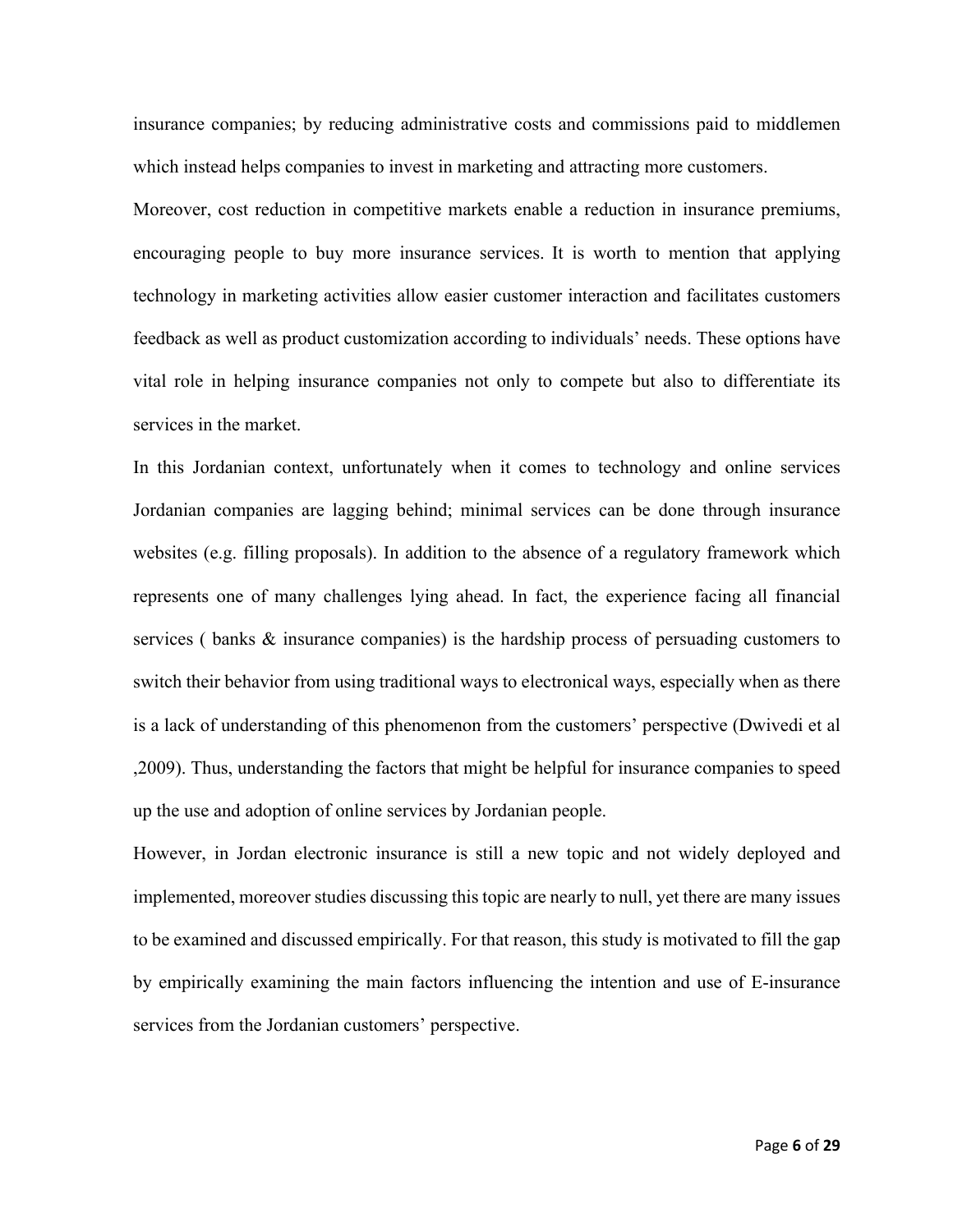The remaining sections of the paper are structured as follows: section two proposed conceptual model and associated hypotheses data collection method follows in Section 3. Section 4 is the statistical analysis conducted. Section five is conclusion and research limitations

#### **1.2 Objective and Statement of the Problem**

The study purpose to test the main drivers of Jordanian individuals' intentions and adoption to use online insurance services and adopt this technology, through one of the most used models in literature TAM and by adding external factors in order to find the a fitted model including the most significant aspects which could affect the Jordanian customers' intention and use of Internet insurance.

#### **1.3 Literature Review**

Many models in literature were developed and used to explain what factors affect and motivate users to adopt a new information system, according to (Al Shibly, 2011) one of the most used models in literature is Technology Acceptance Model (TAM) which was developed by Davis, Bagozzi, and Warshaw (1989) , Although it is developed to explain the adoption of technologies used by individuals in their jobs, it has proven to be suitable as a theoretical foundation for the adoption of e- commerce as well (Akmar et al, 2011) , previous studies used TAM to explain potential users' perceptions of the technology

This model suggests that adopting a new information system is influenced by individuals' behavioral intention to use it, and it consists of two main attributes perceived usefulness and perceived ease of use. TAM model discussed a positive relationship between the two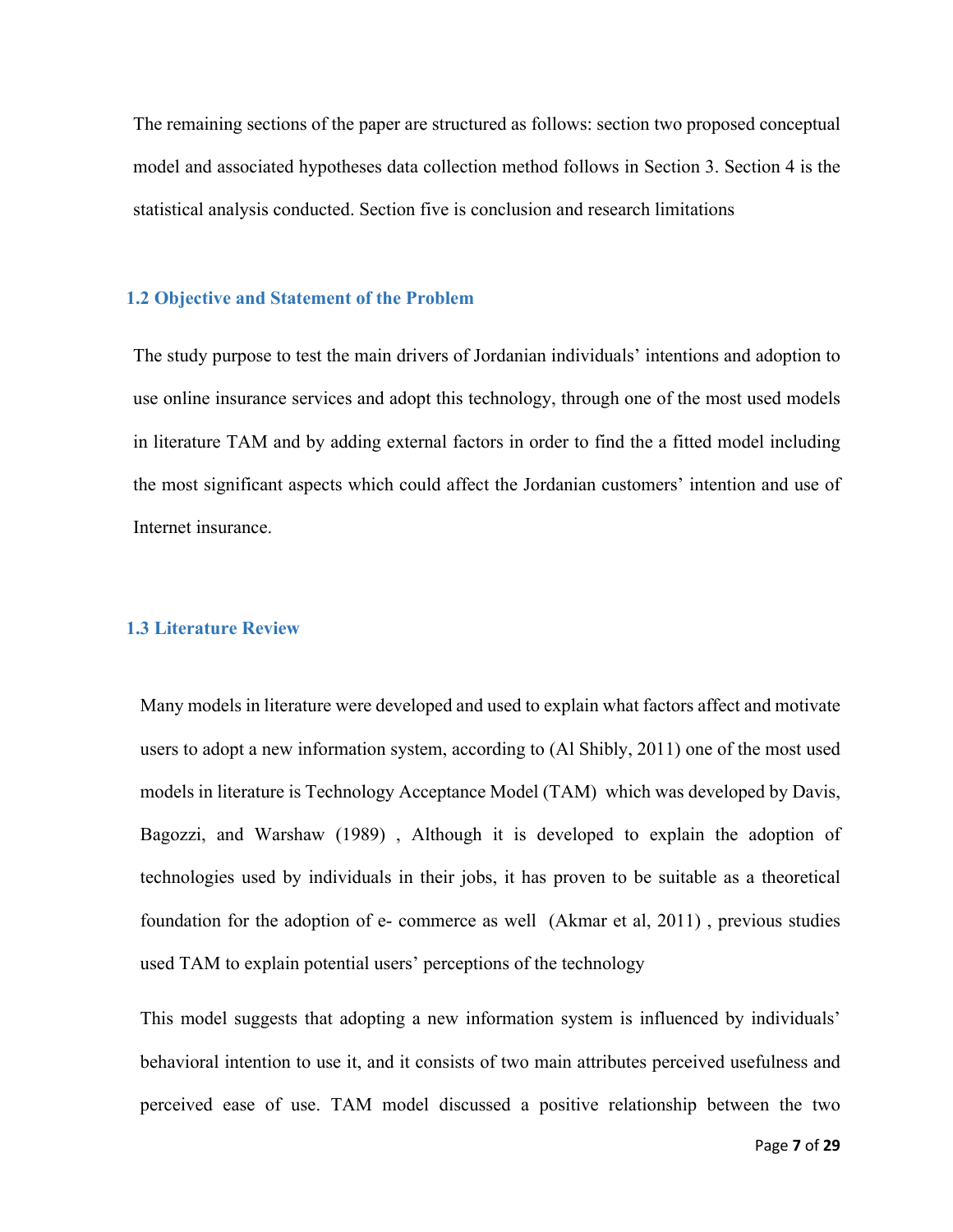characteristics perceived usefulness and the perceived ease of use of an information system and the attitude toward this system.

Davis et al. (1989) suggested that extending the TAM model by adding external variables has an influence on technology adoption as it affects indirectly the two attributes of the technology acceptance model PEOU and PU. Therefore in this study we are adding external variables to enhance the TAM by constructing a framework which is able to cover the main aspects concerning the individual customers' intention and adoption of online insurance.

It is worth to mention that in literature there is a gap in studying intentions and behaviors of insurance customers towards technology based services particularly in the developing countries , for this reason many studies that represents internet banking and mobile banking where reviewed for its close nature of service ( financial institutions)

## Section Two: The Theoretical Framework

#### **2.1 Conceptual Model**

Technology Acceptance Model (TAM) developed by Davis et al. (1989) is considered one of the most used models within the IS field (Rana et al., 2013) ( Venkatesh et al., 2003). For instance, according to a Google scholar report, 7,714 citations have been recorded for the original study of Davis et al. (1989) by the end of June 2010 (Bradley, 2012). Further, as reported by Rana et al. (2013), Venkatesh and Davis (2000), been recorded for the original study of Davis et al. (1989) by the end of June 2010 (Bradley, 2012).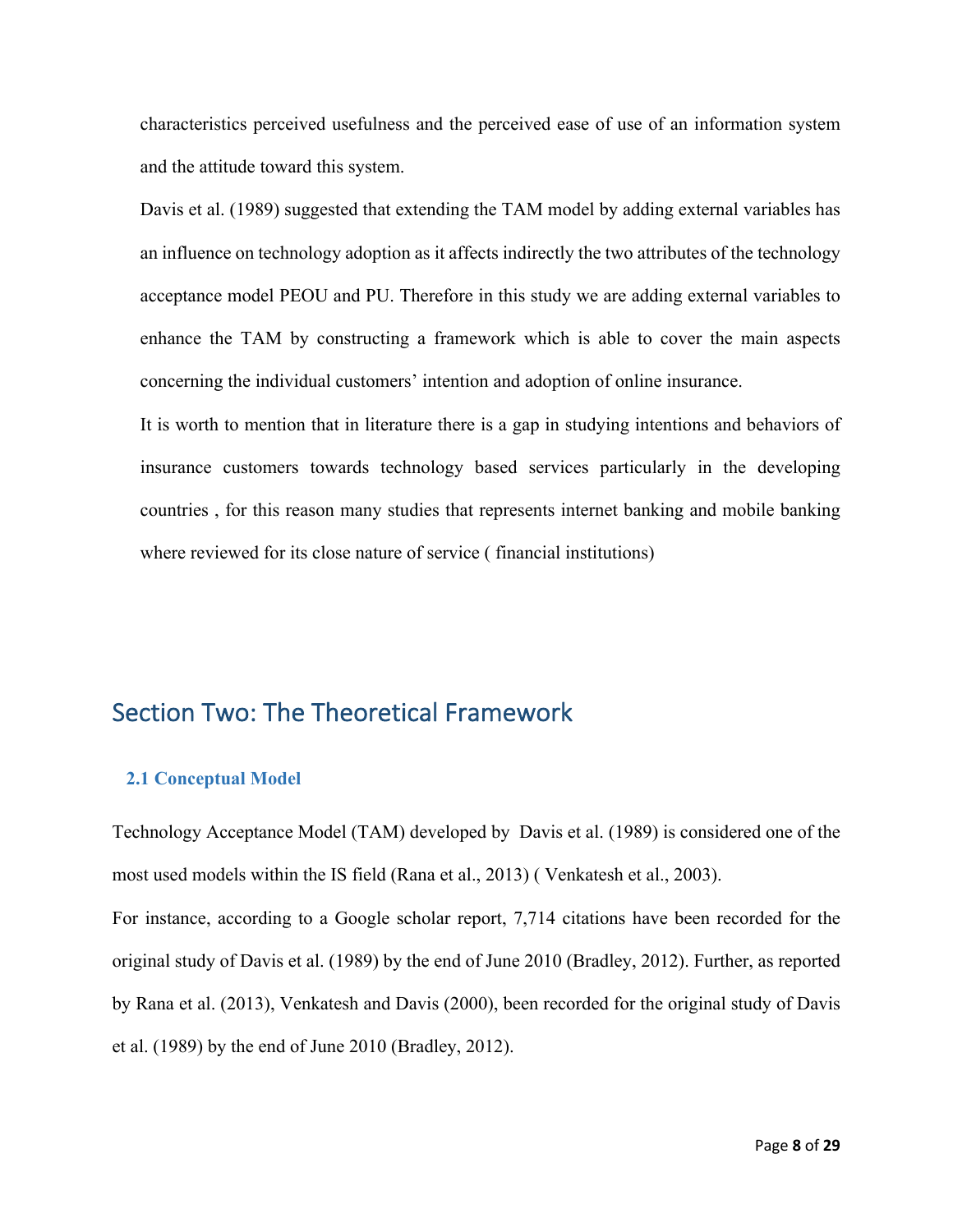#### **2.2 Operational Definitions and Research Hypotheses**

#### **Perceived Usefulness: (PU)**

Following (Davis, 1989) PU is defined as the degree to which an individual believes that using an information system would enhance his or her job performance. Many studies supported the importance of PU in predicting intention of customers to use and adopt services through technology (Akturan et al., 2012). Al-Qeisi and Abdallah (2013) in their study found significant relationship between perceived usefulness and actual usage of internet banking by Jordanian customers. Likewise, Zhou et al. (2010) empirically approved a significant relationship between Performance expectancy and actual adoption of internet banking. Based on this, the following

hypothesis is formulated

*H1 : PU has a positive effect on Jordanian customers' intention to use electronic insurance.*

#### **Perceived Ease of Use: (PEOU)**

PEOU is defined as the degree to which an individual's believes that using a new technology will be easy and free of efforts. Applying this concept this study context, PEOU is the client's perception that online insurance will be easy and with no efforts. Therefore our hypothesis will be formulated as follows:

*H2 : PEOU has a positive effect on Jordanian customers' intention to use electronic insurance.*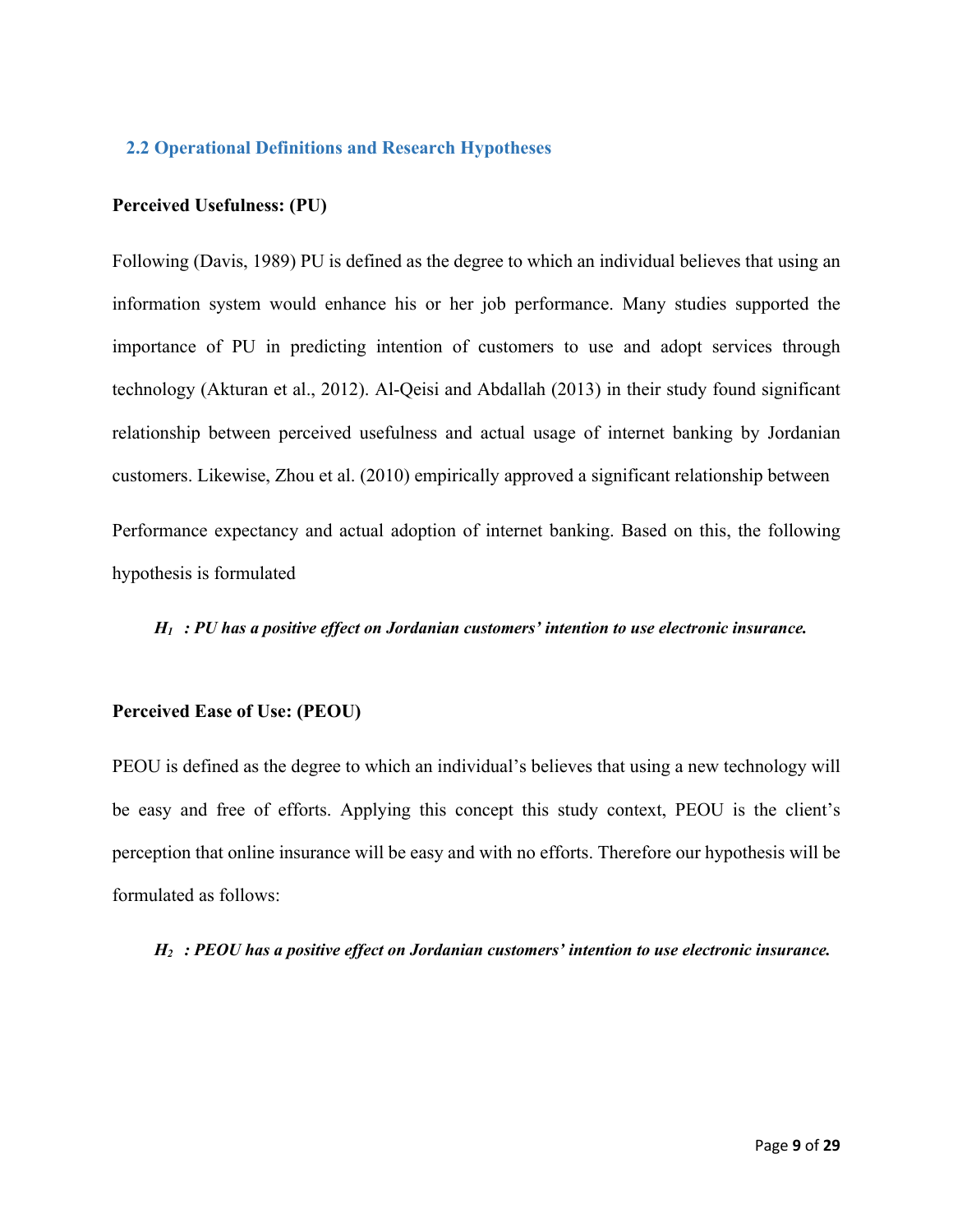#### **Self – Efficacy: (SE)**

Is identified as individuals' perception and confidence in their ability to conduct a set of particular actions needed to achieve specified kinds of performances (Bandura, 1986), Compeau and Higgins (1995) discussed how SE plays a significant role affecting individuals' willingness in adopting new technology systems and their perception they have towards the expected outcomes obtained from using these IS.

In a study conducted by (Compeau et al., 1995) they argued that SE has a vital role motivating individuals to adopt new technology systems they categorized peoples' expectations into two subgroups: performance expectation, which relates to expected outcomes of job performance; and personal outcomes expectations related to individual's esteem and sense of achievement. In this context, it could be argued that insurance customers, who have an adequate level of SE, are more likely perceive believing using an online insurance it would be useful in their life.

#### *H3 : SE has a positive effect on Jordanian customers' intention to use electronic insurance*.

#### **Interactivity: (INTER)**

The concept of interactivity has been discussed in different ways. While a good number of researchers have seen it as an interaction and communication process between people (i.e. Kelleher, 2009; Lowry, et al., 2009; Men et al. , 2015), another group has focused on the technology aspect, where people are interacting with technical devices (i.e. PC, laptop, smartphone) (i.e. Oh et al., 2015; Ruiz el al., 2005; Brown el al., 2003).

According to Jensen (1998) and to Steuer (1992), interactivity was defined as the extent to which an individual could control the context and information of a technology system.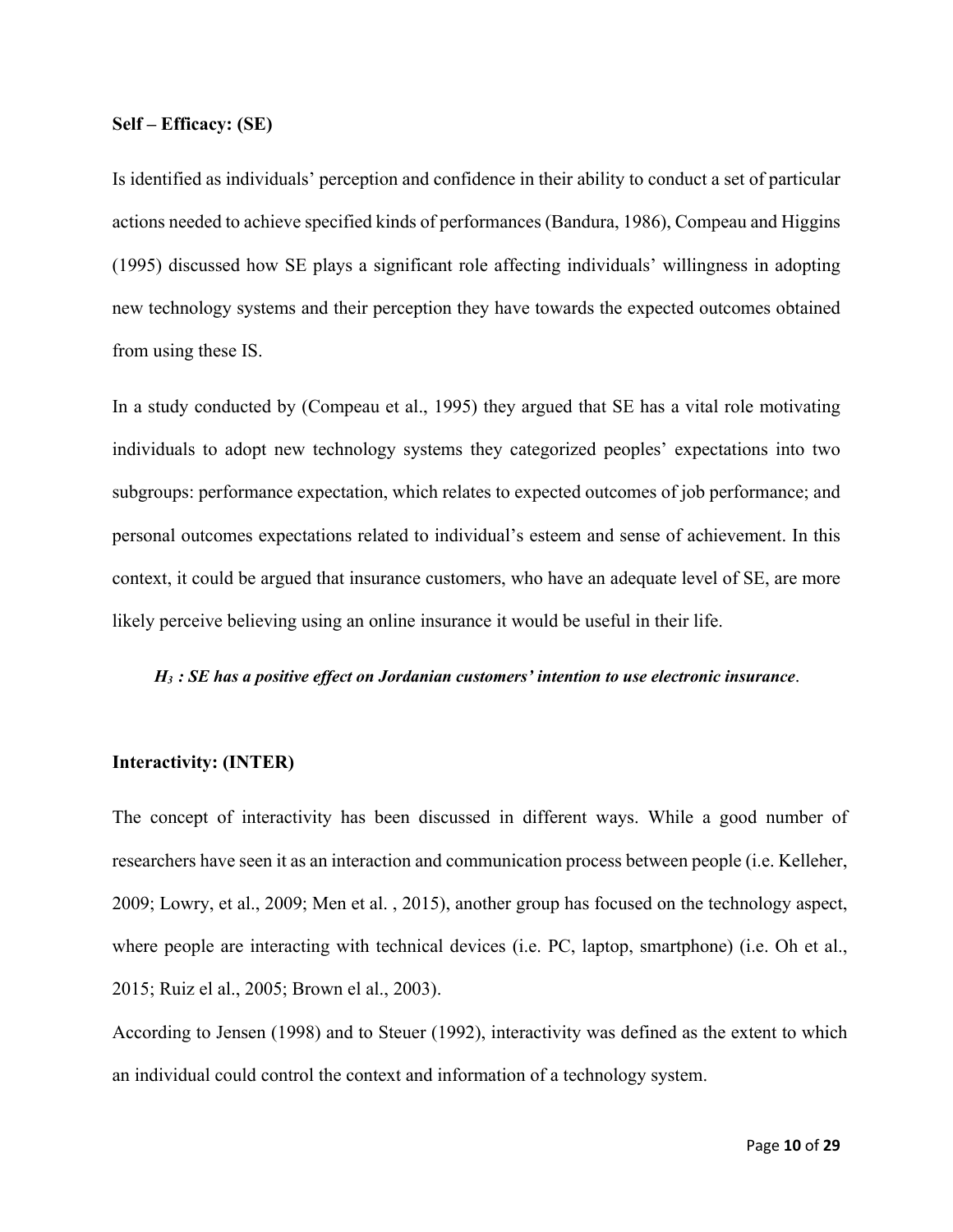There are a good number of studies that have supported the role of interactivity in the customer's intention toward different technologies. For instance, interactivity was noticed by Lee (2005) to have a crucial impact on the customer's intention to use mobile commerce. In a study done by Abdullah el al. (2016) suggest a strong relationship between perceived interactivity and the customer's intention to revisit hotel websites. Likewise, website interactivity was observed to have indirect impact on users' engagement over the social indirect impact on users' engagement over the social commerce website as stated by Zhang, Lu, Gupta, and Zhao (2014). According to Meng el al., (2013), interactivity also has a crucial role in shaping customers' online buying behavior. Further, customers are less likely to trust the security of their online purchases if the targeted website is less interactive

#### *H4: Interactivity has a positive effect on Jordanian customers' intention to use electronic insurance.*

#### **Perceived Risk: (PR)**

.

According to Pavlou (2001), PR is "the consumer's subjective expectation of suffering a loss in pursuit of a desired outcome". In fact, customers could experience different kinds of risk such as performance, social, financial, psychological, and physical which makes the impacting the role of PR on behavioral intention more complicated (Featherman et al., 2003).

Moreover, customers are more apprehensive for the aspects pertaining to disconnection problems and their probability; this is coupled with their concerns associated with third parties, electronic piracy, and cybercrimes which, in turn, lets customers be more hesitant in accepting online channels.

*H5: Perceived risk has a negative effect on Jordanian customers' intention to use electronic insurance.*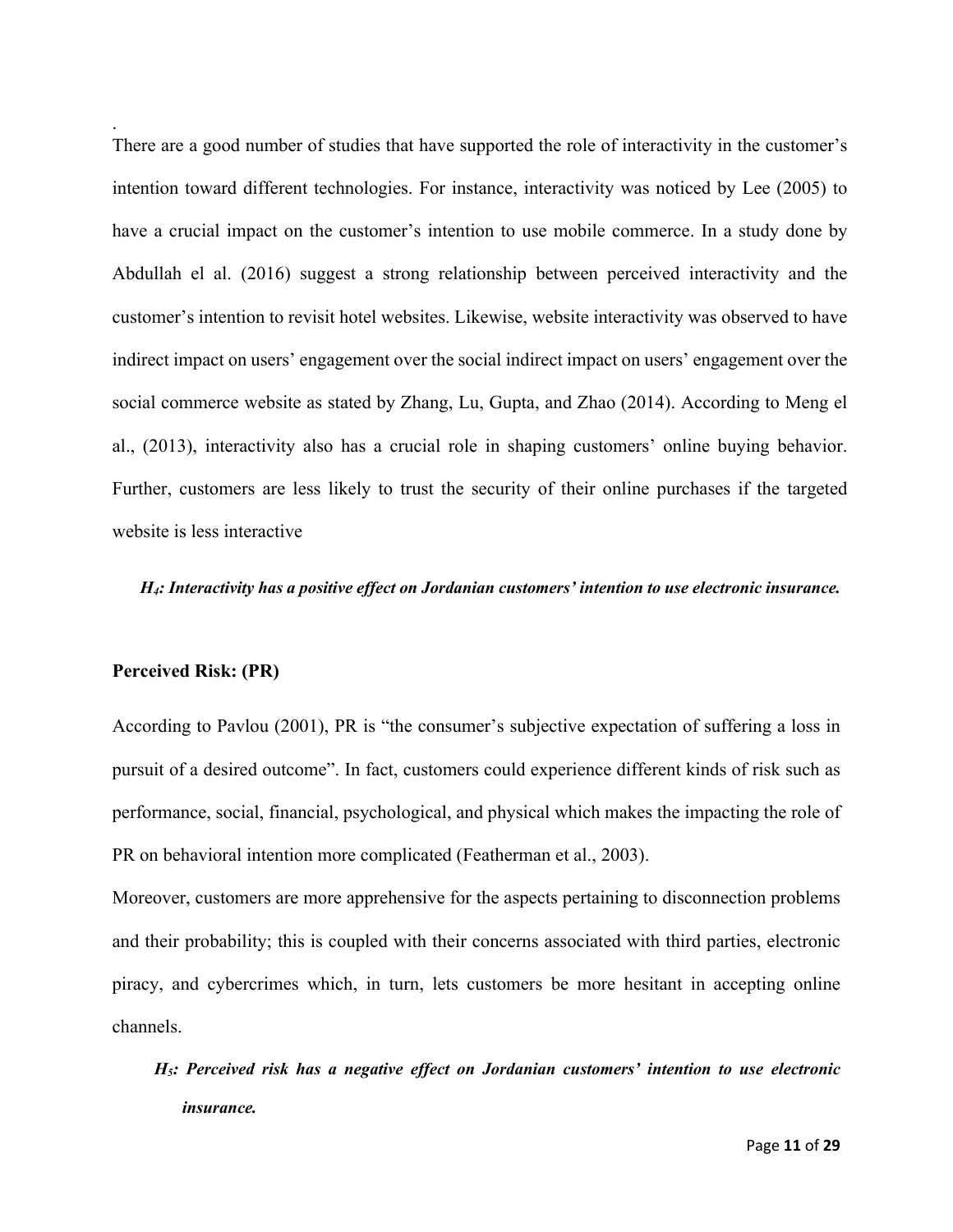#### **Habit (HB)**

Venkatesh et al. (2012) stated that habit can be defined as the degree to which individuals are ready to act automatically due to learning. Based on their daily interaction with technology and different social media platforms, people are more likely to have a habitual behavior toward most of the marketing activities they deal with (Alalwan et al., 2017).

This, in turn, enriches the level of customers' skills and knowledge related to these activities (Venkatesh et al., 2012). In fact, and based on the discussion presented by Venkatesh et al. (2012), customers seem to be more engaged with new systems and applications if they habitually use such systems and applications (Alalwan et al., 201)

*H6: Habit has a positive effect on Jordanian customers' intention to use electronic insurance.*

#### **Behavioral Intention: (BI)**

Behavioral intention over the prior literature of IS/IT, behavioral intention has been largely and repetitively reported to have a strong role in shaping the actual usage and adoption of new systems (Venkatesh et al., 2003, 2012). Accordingly, the current study supposes that the actual adoption of Mobile banking could be largely predicted by the customers' willingness to adopt such system. This relationship has also been largely proven by many online banking studies such as in the studies of Jaruwachirathanakul and Fink (2005), Martins et al. (2014), and many others. Consequently, this study proposes that:

*H7 : BI has a positive effect on Jordanian customers' adoption of online insurance services*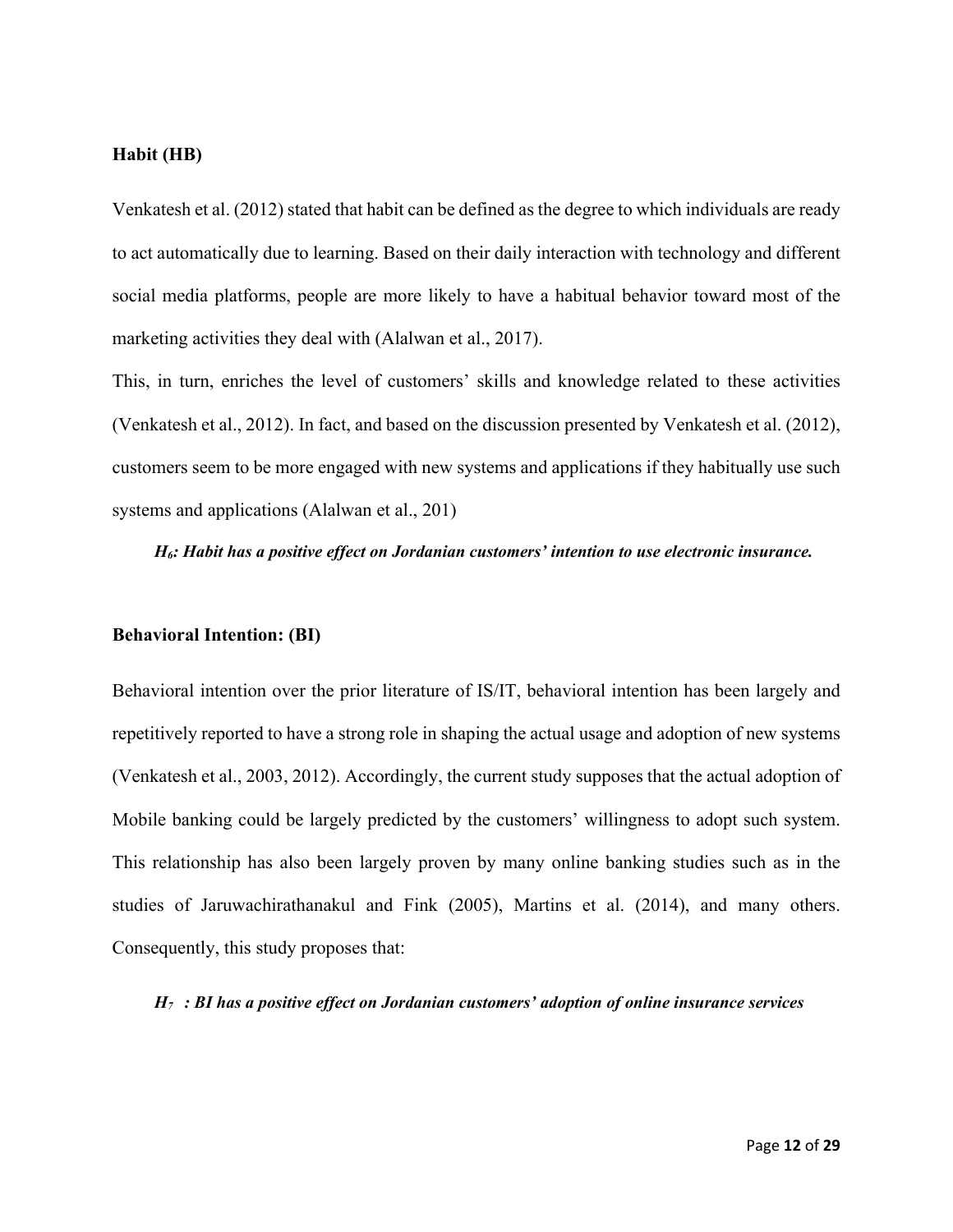## Section Three: Research Methodology

#### **3.1 Data collection Methods**

In order obtain the empirical data needed to validate the conceptual model and examine the research hypotheses, 100 self-administered questionnaires were allocated to derive responses from Jordanian insurance customers regarding their perception of the aspects related to behavioral intention and adoption of online insurance services (E-Insurance).

The main constructs of the TAM (PU and PEOU) were measured by items adapted from Davis et al. (1989), PR items were used from Featherman and Pavlou (2003). Featherman and Pavlou's (2003) scale covered the main dimensions of PR (i.e. performance risk, financial risk, privacy risk, and social risk). Five items of SE were selected from Compeau and Higgins' (1995) scale.

## Section Four: Statistical Analysis

#### **4.1 Characteristics of the Respondents**

Out of the 100 participants targeted, 93 completed the questionnaire and their responses were found to be valid. 31.2% of those participants were male and 68.8% female. The vast majority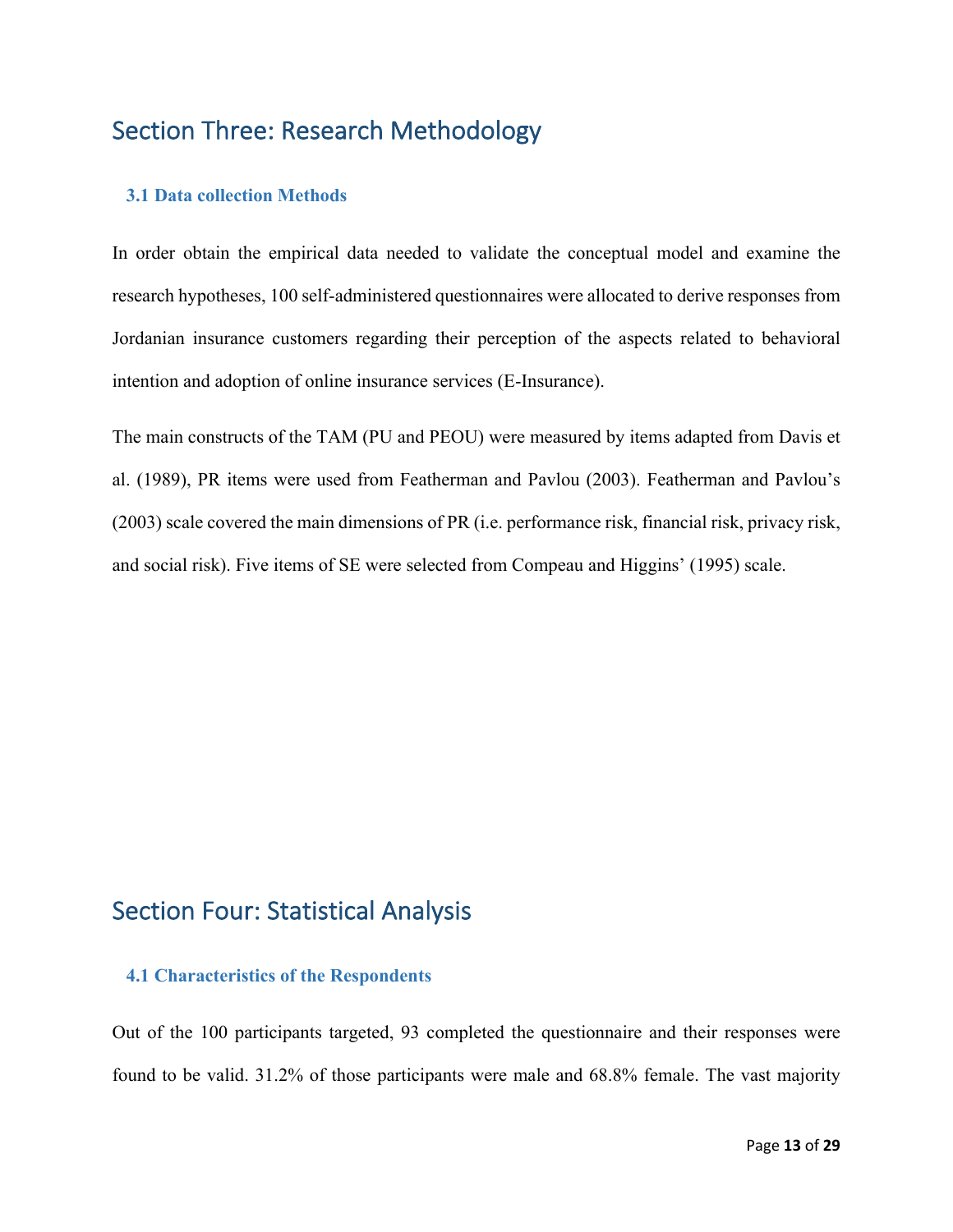were within the age group of 31-40 (47.3%) while the smallest group was for those whose age in the interval (18-24) 9.7% .( 24.7%) of respondents were found to have a monthly income between 400 and 600 JOD, and about (23.7% ) of respondents had an income level between 801 and 1000 JOD. Most of the targeted respondents had a good educational level; 81.7% had a bachelor's degree, 10.8% had a master's degree. (94.6%) of the respondents have an experience of using computer more than 3 years, moreover (96.8%) of the respondents have been using internet for a period more than three years. See table (5).

#### **4.2 Model Goodness of Fit**

The conceptual model was tested by using structural equation modeling analysis, the software adapted for this task is "Amos 21", initially all hypothesis were tested according to the path coefficient analysis empowered in Amos see fig.1 we have started testing the quality of the model (goodness of fit). As shown in table (1) all indices were found within the suggested levels which conclude that the quality of the current study model adequately fit the observed data .see table 1

| Table 1: Model Goodness of Fit |                                     |       |  |  |  |  |  |
|--------------------------------|-------------------------------------|-------|--|--|--|--|--|
| <b>Fit Indices</b>             | Recommended   Model Goodness of Fit |       |  |  |  |  |  |
|                                | Value                               |       |  |  |  |  |  |
|                                |                                     |       |  |  |  |  |  |
| <b>CMIN/DF</b>                 | $\leq 3.000$                        | 2.741 |  |  |  |  |  |
| GFI                            | $\geq 0.90$                         | 0.925 |  |  |  |  |  |
| <b>AGFI</b>                    | > 0.80                              | 0.878 |  |  |  |  |  |
| NFI                            | $\geq 0.90$                         | 0.947 |  |  |  |  |  |
| CFI                            | $\geq 0.90$                         | 0.971 |  |  |  |  |  |
| <b>RMSEA</b>                   | ${}_{0.08}$                         | 0.042 |  |  |  |  |  |

#### **4.2 Validity and reliability**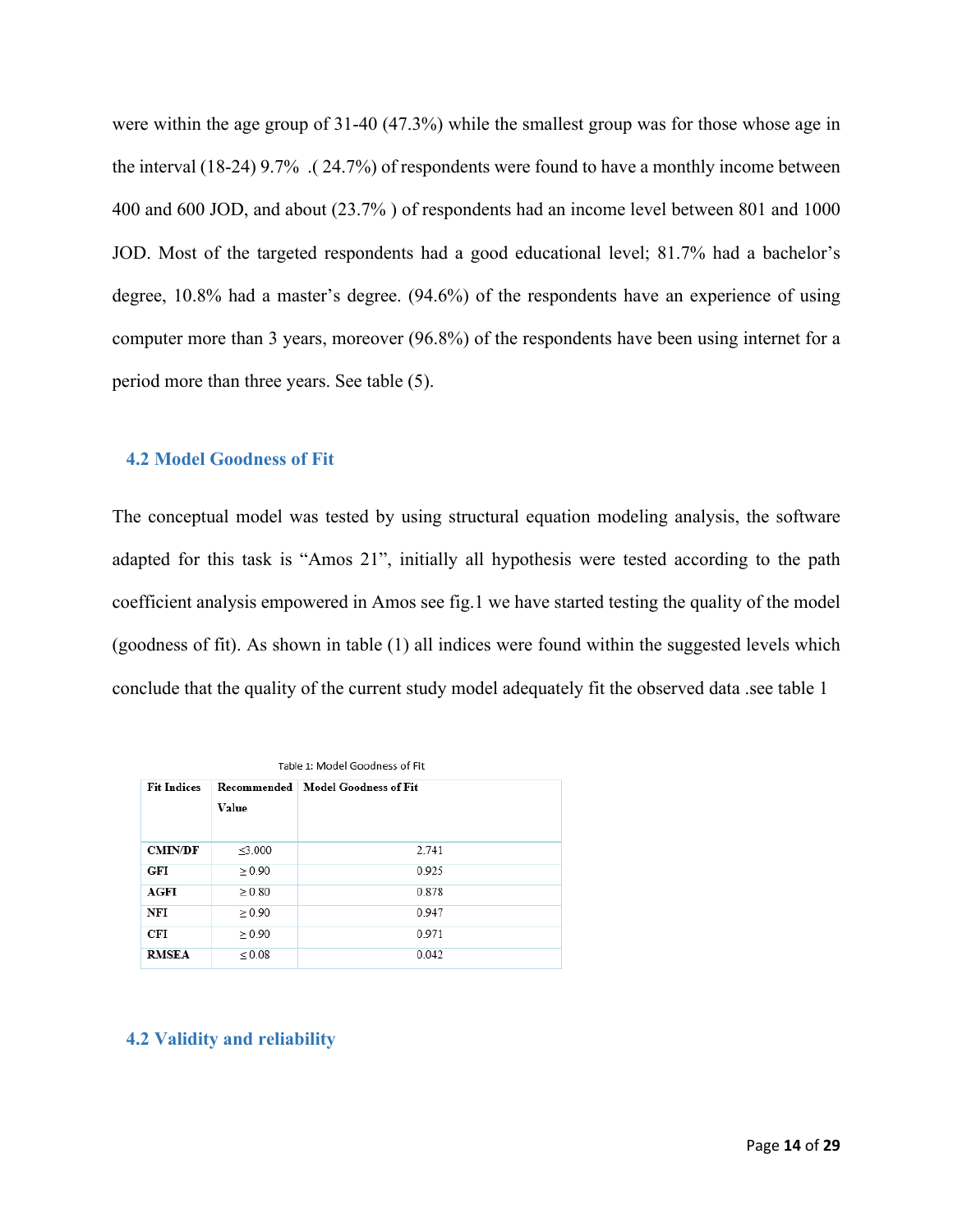Prior going into the hypotheses analysis we have to assure the construct Validity and reliability used in the current model, as seen in table 2 all constructs have average variance extracted (AVE) higher than 0.50 therefore all constructs are valid, furthermore composite reliability (CR) were tested in the current study as shown in table (2) , CR values for all constructs were noticed to be higher than 0.70, (Anderson et al. , 1988) (Hair et al., 2010) which proof reliability as well.

|               | СR    | <b>AVE</b> |       |
|---------------|-------|------------|-------|
| BI            | 0.889 |            | 0.667 |
| PU            | 0.940 |            | 0.798 |
| НB            | 0.935 |            | 0.784 |
| SE            | 0.856 |            | 0.549 |
| PEOU          | 0.815 |            | 0.541 |
| РR            | 0.881 |            | 0.615 |
| INTER         | 0.915 |            | 0.683 |
| <b>SERVCE</b> | 0.915 |            | 0.784 |

**Table 2: Construct Validity and Reliability** 

Moreover , table (3) shows that the square root of average variance extracted (AVE) for each factor are higher than the corresponding values with other construct which supports the discriminant validity of the data.

|               | BI       | PU       | HВ       | SE       | PEOU  | PR    | <b>INTER</b> | <b>SERVCE</b> |
|---------------|----------|----------|----------|----------|-------|-------|--------------|---------------|
| ВI            | 0.817    |          |          |          |       |       |              |               |
| PU            | 0.211    | 0.893    |          |          |       |       |              |               |
| <b>HB</b>     | $-0.196$ | 0.018    | 0.886    |          |       |       |              |               |
| SE            | 0.395    | 0.218    | $-0.106$ | 0.741    |       |       |              |               |
| PEOU          | 0.272    | 0.259    | 0.030    | 0.261    | 0.736 |       |              |               |
| PR            | $-0.054$ | $-0.038$ | 0.439    | 0.004    | 0.114 | 0.784 |              |               |
| <b>INTER</b>  | 0.348    | 0.035    | $-0.106$ | 0.439    | 0.343 | 0.100 | 0.827        |               |
| <b>SERVCE</b> | 0.151    | 0.162    | 0.316    | $-0.314$ | 0.014 | 0.155 | $-0.001$     | 0.885         |

#### Table 3: Discriminant Validity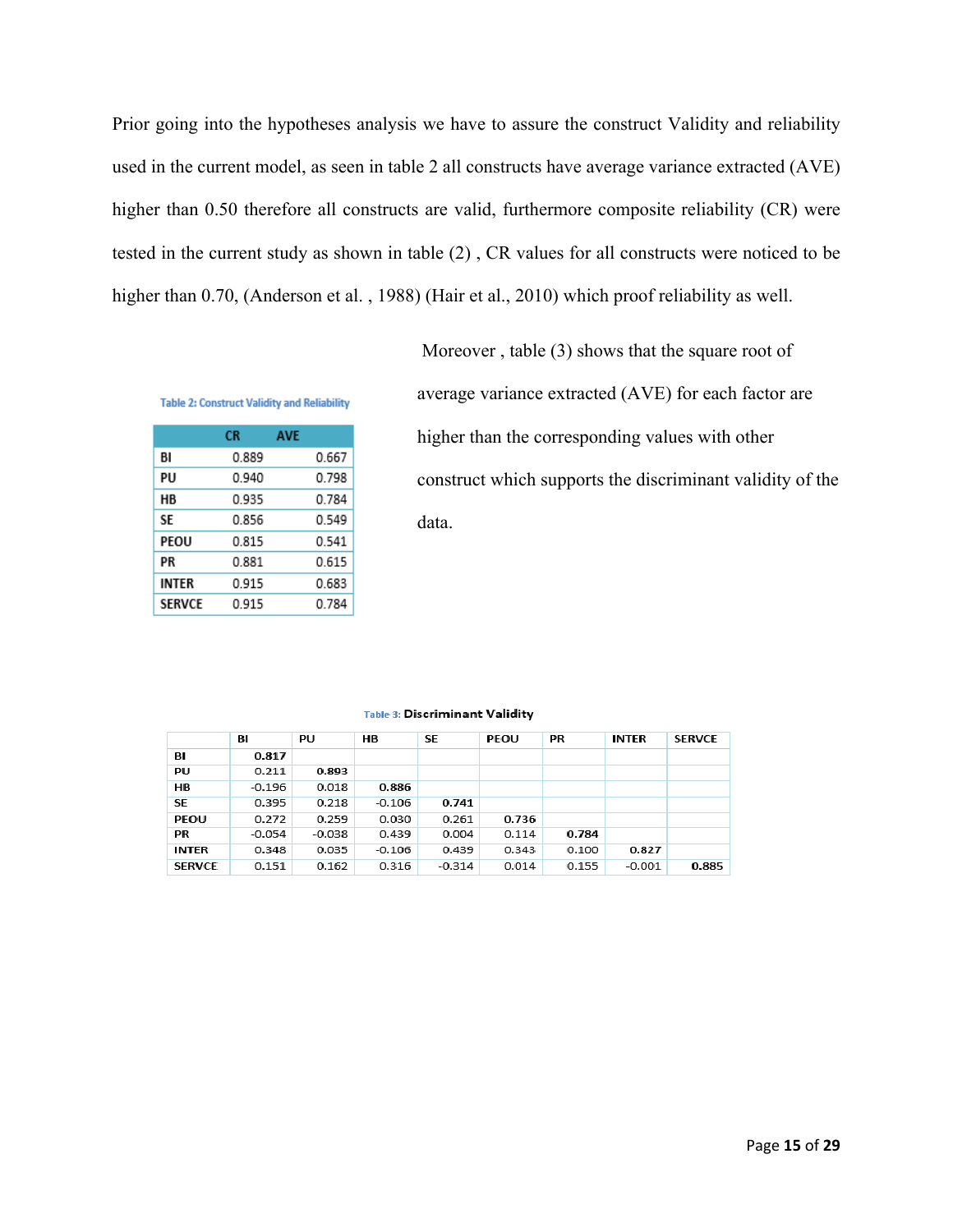| variable        | category          | counts | %     |
|-----------------|-------------------|--------|-------|
| Gender          | MALE              | 29     | 31.2  |
|                 | Female            | 64     | 68.8  |
|                 | Total             | 93     | 100.0 |
| Age             | $18 - 24$         | 9      | 9.7   |
|                 | $25 - 30$         | 23     | 24.7  |
|                 | $31 - 40$         | 44     | 47.3  |
|                 | $41 - 50$         | 17     | 18.3  |
|                 | Total             | 93     | 100.0 |
| Income          | less than 400     | 6      | 6.5   |
|                 | 400 - 600         | 23     | 24.7  |
|                 | $601 - 800$       | 20     | 21.5  |
|                 | 801 - 1000        | 22     | 23.7  |
|                 | 1001 - 1200       | 9      | 9.7   |
|                 | more than 1200    | 13     | 14.0  |
|                 | Total             | 93     | 100.0 |
| Education       | high school       | 3      | 3.2   |
|                 | diploma           | 4      | 4.3   |
|                 | bachelor          | 76     | 81.7  |
|                 | master            | 10     | 10.8  |
|                 | Total             | 93     | 100.0 |
| Period of using | 1 - 2years        | 3      | 3.2   |
| computers       | 2 - 3years        | 2      | 2.2   |
|                 | more than 3 years | 88     | 94.6  |
|                 | Total             | 93     | 100.0 |
| Period of using | 2 - 3years        | 3      | 3.2   |
| internet        | more than 3 years | 90     | 96.8  |
|                 | Total             | 93     | 100.0 |

Table (5): Sample demographic characteristics

## **4.3 Hypotheses Testing**

An assessment of path coefficients see figure one was analyzed and the empirical results as shown in table (4) presents that out of seven hypotheses, five were supported as discussed in the following: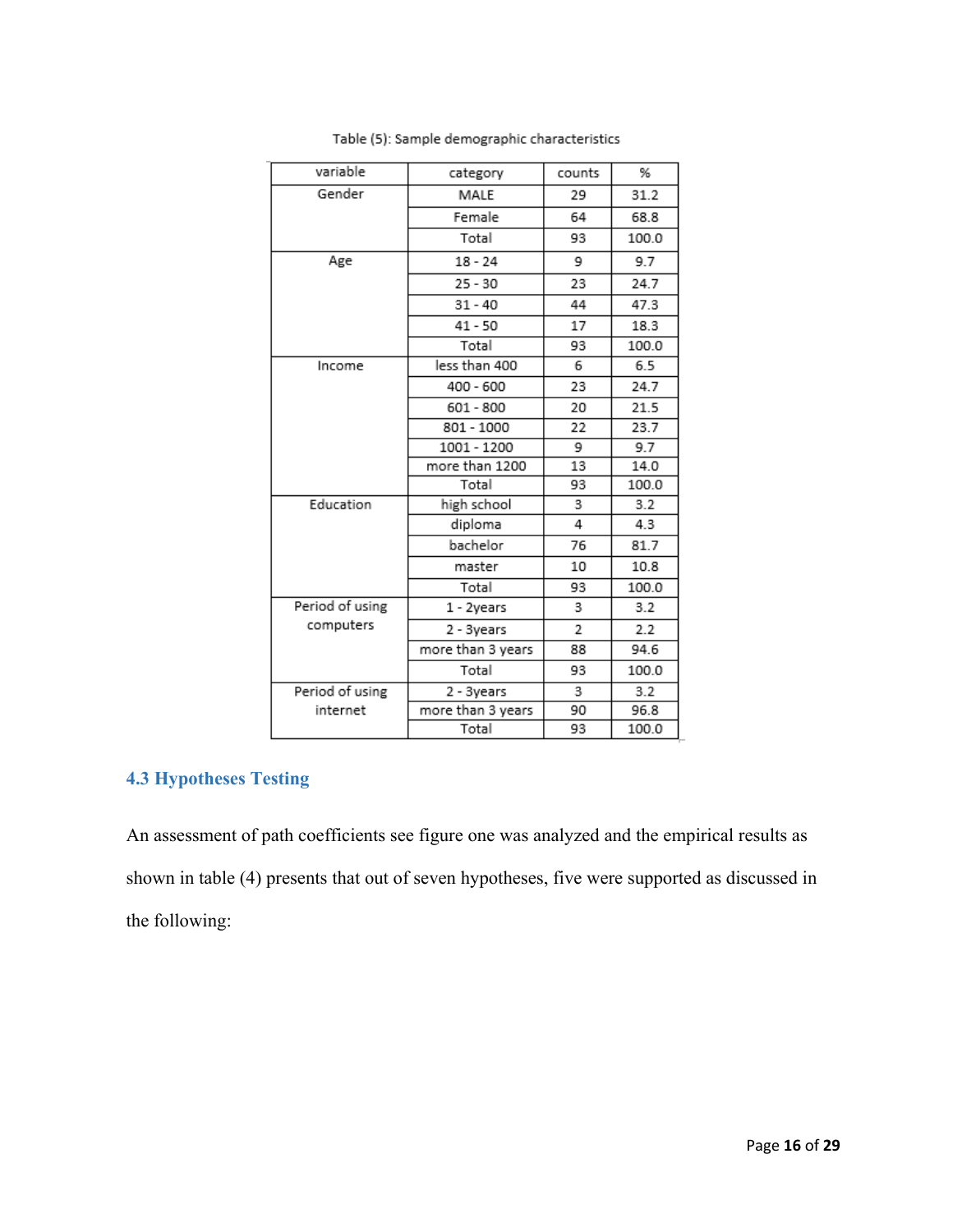| <b>Hypothesized path</b> |                 |            | <b>Estimate</b> | — р   |
|--------------------------|-----------------|------------|-----------------|-------|
| ВI                       | <--- PU         |            | -128            | .045  |
| ВI                       |                 | <--- PEOU  | 122             | - 048 |
| ВI                       | $\leftarrow$ PR |            | $-0.019$        | 874   |
| ВI                       | <--->           | SE.        | .236 .002       |       |
| BI                       |                 | <--- INTER | -184            | - 007 |
| BI                       | ←               | ΗB         | $-144$          | .022  |
| $SERVCE \leq$            |                 | -BI        | 131             | 043   |

Table (4): Hypothesized path & P values

#### *H1 : PU has a positive effect on Jordanian customers' intention to use electronic insurance.*

As per the empirical results H<sub>1</sub> is supported; Perceived usefulness weights are ( $\gamma$ =0.128, p < 0.05), which conclude that there is a positive effect of PU on peoples' intention to use Einsurance which means this study supports the assumption that individuals who perceived using electronic insurance services is more useful than the traditional insurance ways have strong intention to adopt this technology.

#### *H2 : PEOU has a positive effect on Jordanian customers' intention to use electronic insurance.*

As per the empirical results H<sub>2</sub> is supported as well; Perceived ease of use weights are ( $\gamma$ =0.122,  $p < 0.05$ ), which conclude that there is a positive effect of PU on peoples' intention to use Einsurance, in other words customers who perceive that it is easy to use and adopt electronic insurance rather than dealing with company staff have strong behavioral intentions to use such system and adopt it in their daily lives.

#### *H3 : SE has a positive effect on Jordanian customers' intention to use electronic insurance*.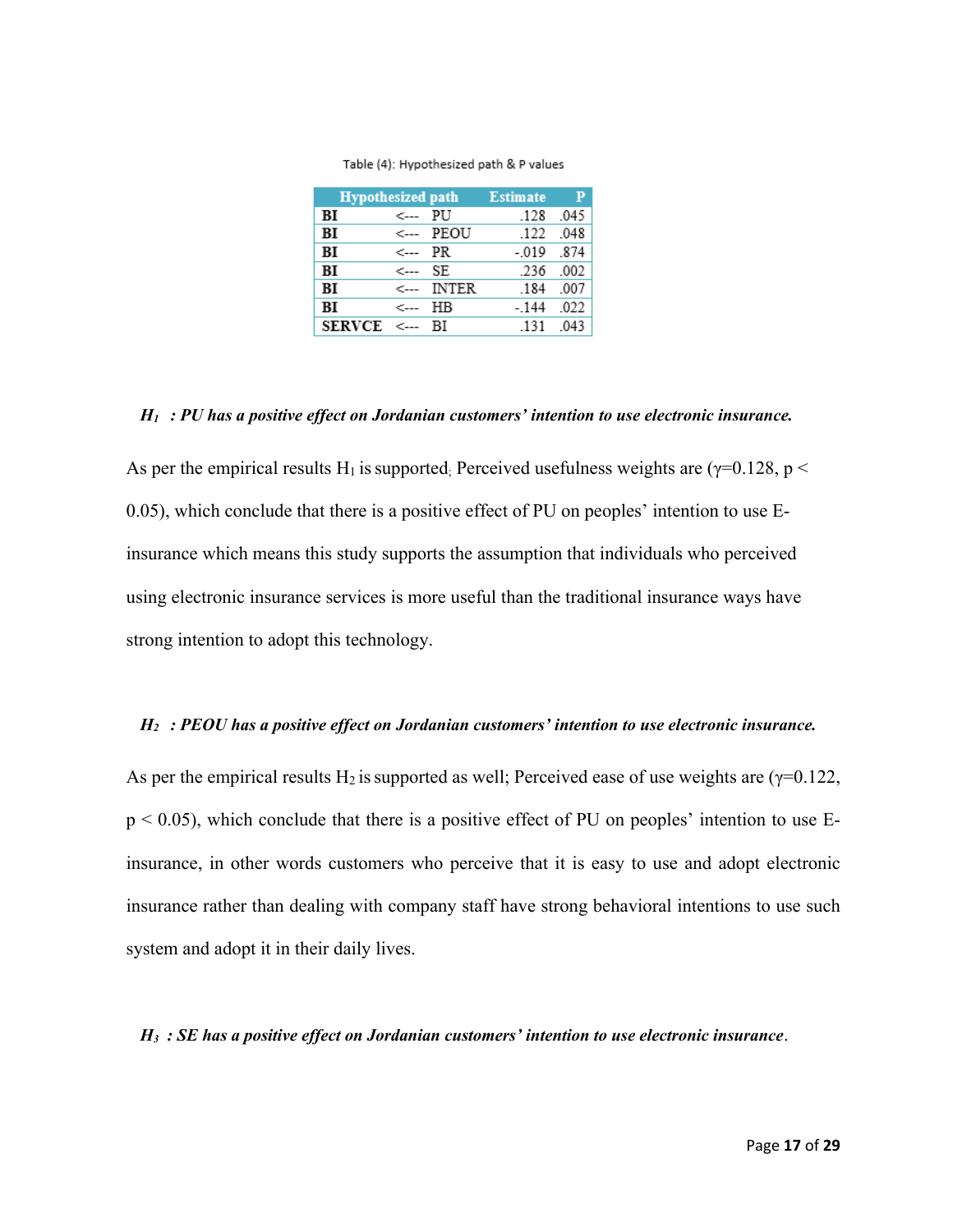Self-efficacy (SE) is proved to be one of the most significant predictor of individuals' intention behavior ( $\gamma$ =0.236, p < 0.05); which in turn supports the third hypothesis of this study. Self-efficacy is the most significant driver to predict user's intentions, which can be clarified as individuals who have a satisfactory level of SE, are more likely to see using E-insurance valuable in their life as well as utilizing other technologies. This is especially important when considering the nature of electronic insurance as one of the most recent and novel kind of self-service technologies requiring the customer to conduct transactions alone with no company staff help.

#### *H4: Interactivity has a positive effect on Jordanian customers' intention to use electronic insurance.*

As per the empirical results ( $\gamma$ =0.184, p < 0.05), which in turn means that H<sub>4</sub> is supported and that Interactivity factor has a positive effect on behavioral intention of customers. The degree of interactivity the customer is enjoying during his experience with the website enhances his intention to use it and to adopt it consequently, and this feature can't be achieved when dealing with staff or by using traditional ways.

#### *H7 : BI has a positive effect on Jordanian customers' adoption of online insurance services*

The empirical results of BI is ( $\gamma$ =0.131, p < 0.05), supports H<sub>7</sub> concluding that behavior intention towards using online insurance have a positive effect encouraging customers to adopt such technology .

On the other hand, as per the results obtained two hypotheses are rejected as follows:

# *H5: Perceived risk has a negative effect on Jordanian customers' intention to use electronic insurance.*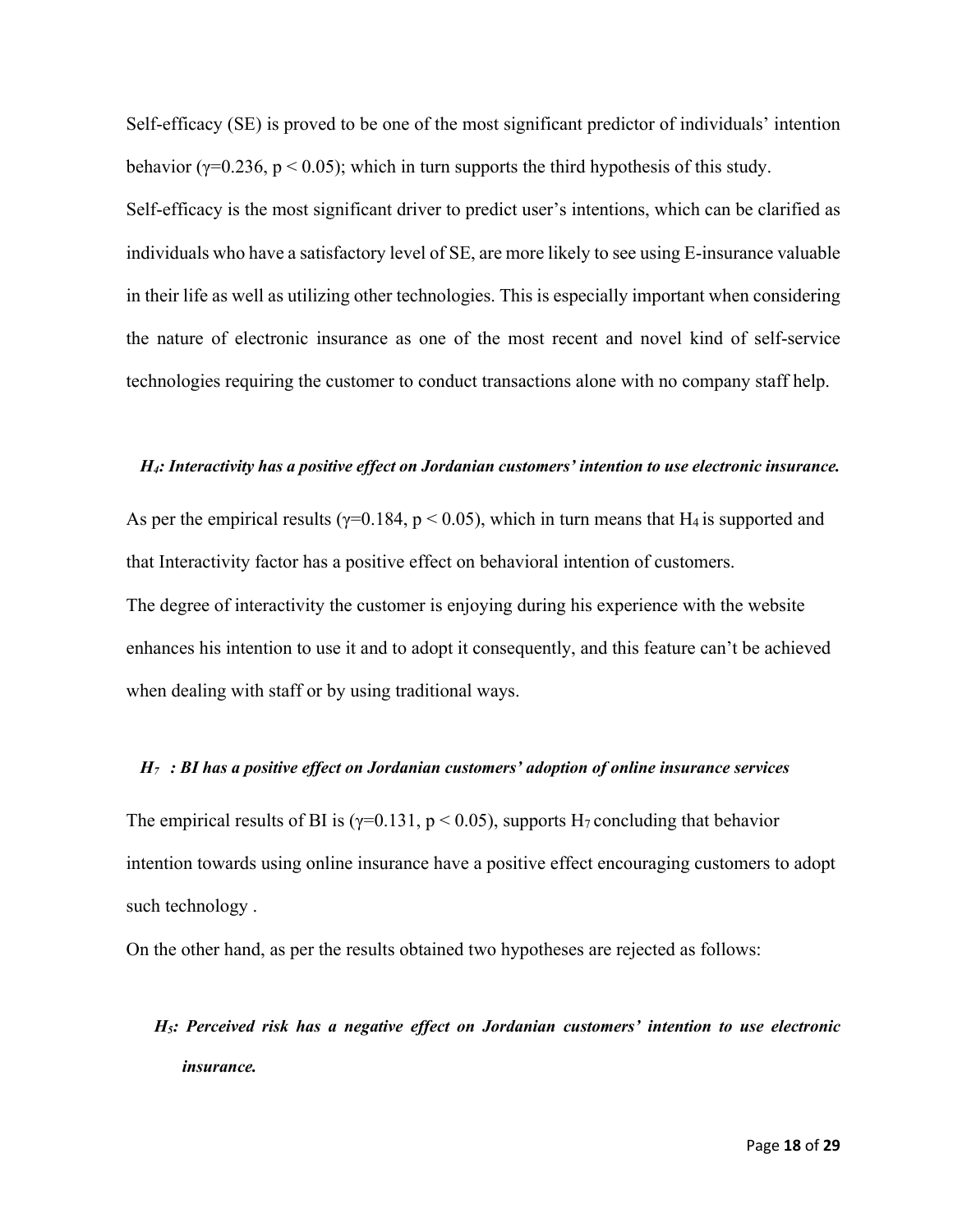#### *H6 : Habit has a positive effect on Jordanian customers' intention to use electronic insurance.*

H5 assumes a negative impact of Perceived risk on behavioral intention however, as per the results ( $\gamma$ =0.019, p < 0.05) this assumption is not supported as there is no significant impact of PR on BI, Furthermore Habit is assumed to have a positive impact on BI, however the results shows ( $\gamma$ =-0.144,  $p$  < 0.05) a negative association that is rejecting H<sub>6</sub>.

The above can be explained that this technology is still not widely used by customers, and they are used to traditional ways of insurance, although many insurance websites have some online services e.g. applying for a coverage online, few customers use these offered services. therefore no significant effect for habit neither perceived risk as long as money transactions are not included.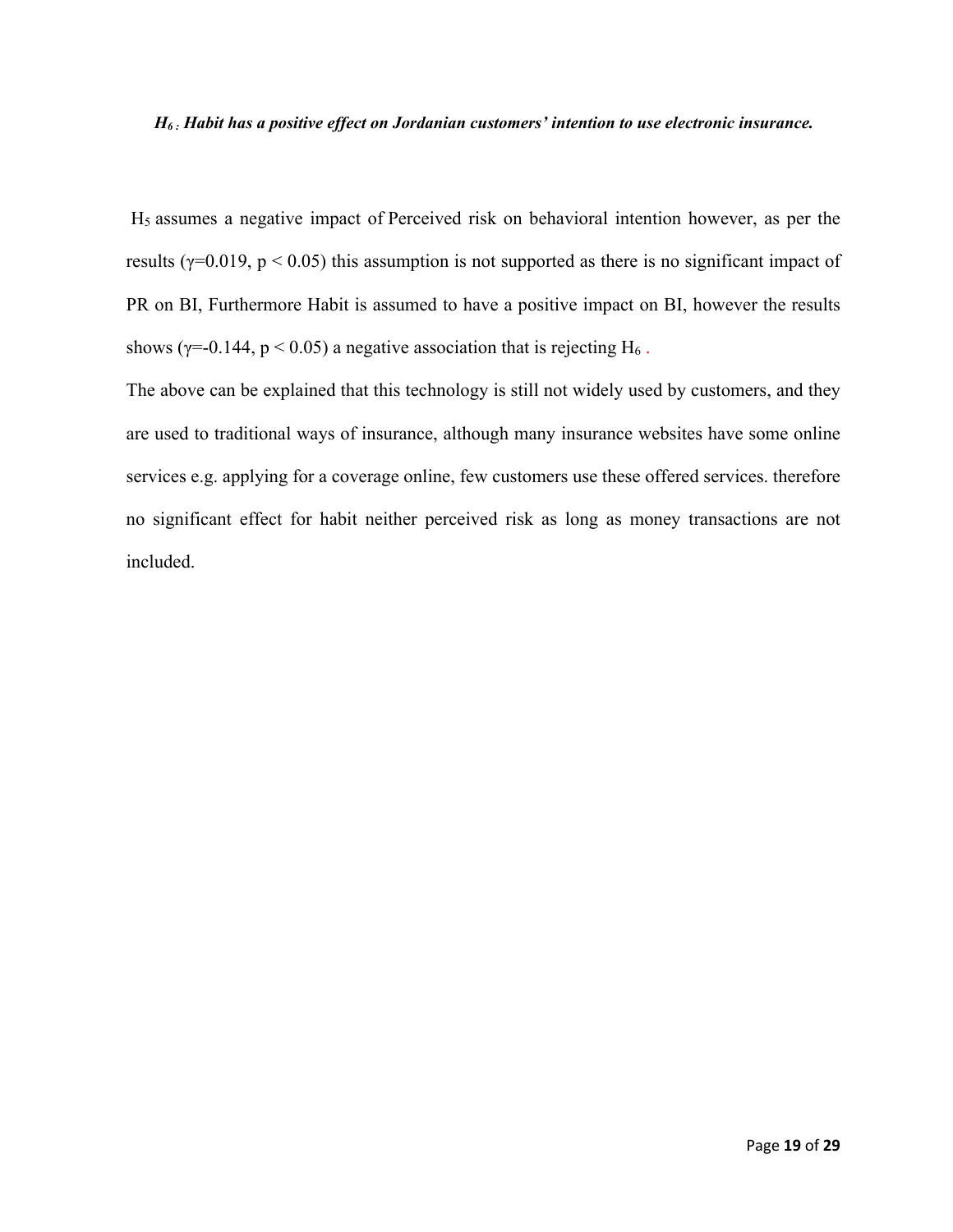

Figure 1: Conceptual Model and Hypotheses Testing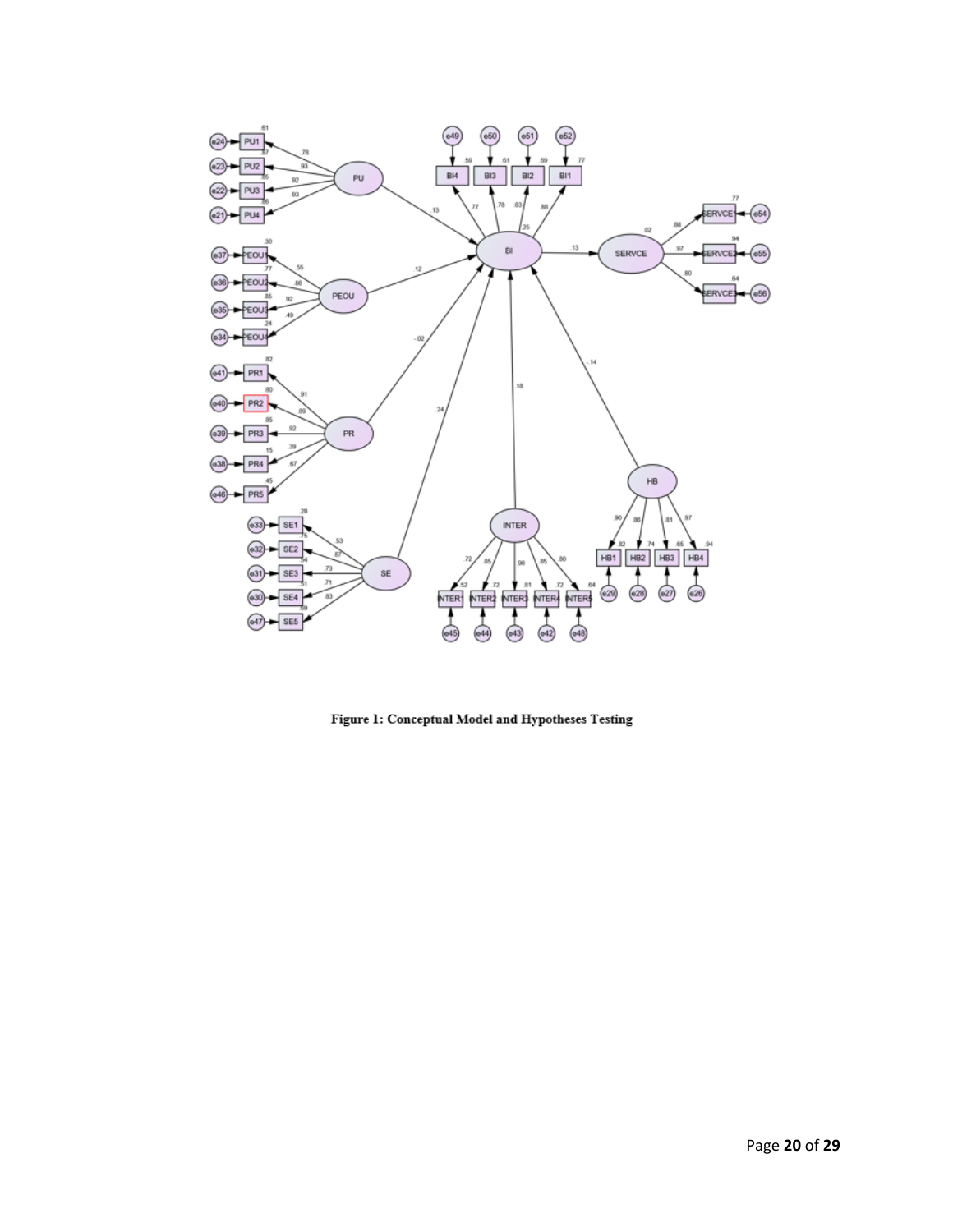## Section Five: Conclusion & Limitations

#### **5.1 Conclusion**

This study was conducted with the intention of providing further understanding regarding the main factors that could shape the customers' intention and adoption of online insurance services in Jordan. Therefore, a model was established based on factors taken from TAM (PU and PEOU) along external factors (PR, SE, HB  $\&$  interactivity) as shown in Figure (1), the statistical results shown in figure (2) supports the conceptual model represented.

The statistical results highly proved SE as a key factor predicting BI and intention to adopt of online insurance services. Which can be said as Jordanian customers who enjoy an adequate level of SE are more like have the intention to use and adopt online insurance services. Moreover , it is found that PU is also an important key factor to predict intention that is Jordanian customers are more motivated to use adopt online insurance if they perceive it as more effective, productive, and a useful technology in their daily life. Likewise, the adoption of online insurance services is more likely to increase among those customers who perceive such system as a more useful and efficient way to accomplish any policy transaction. This could be attributed to the ability of E-insurance as a convenient way of allowing customers to access a wide range of the highest quality insurance services without restrictions.

The empirical results have also supported the significant relationship between PEOU and BI with a weight of 0.122 which means that the respondents were more likely to have a higher intention to adopt E-insurance if they perceived that the use of such technology was not difficult and required less effort. Taking into consideration that not all individuals have the required level of knowledge and skills to use such systems properly, especially if all procedures are automated and can be done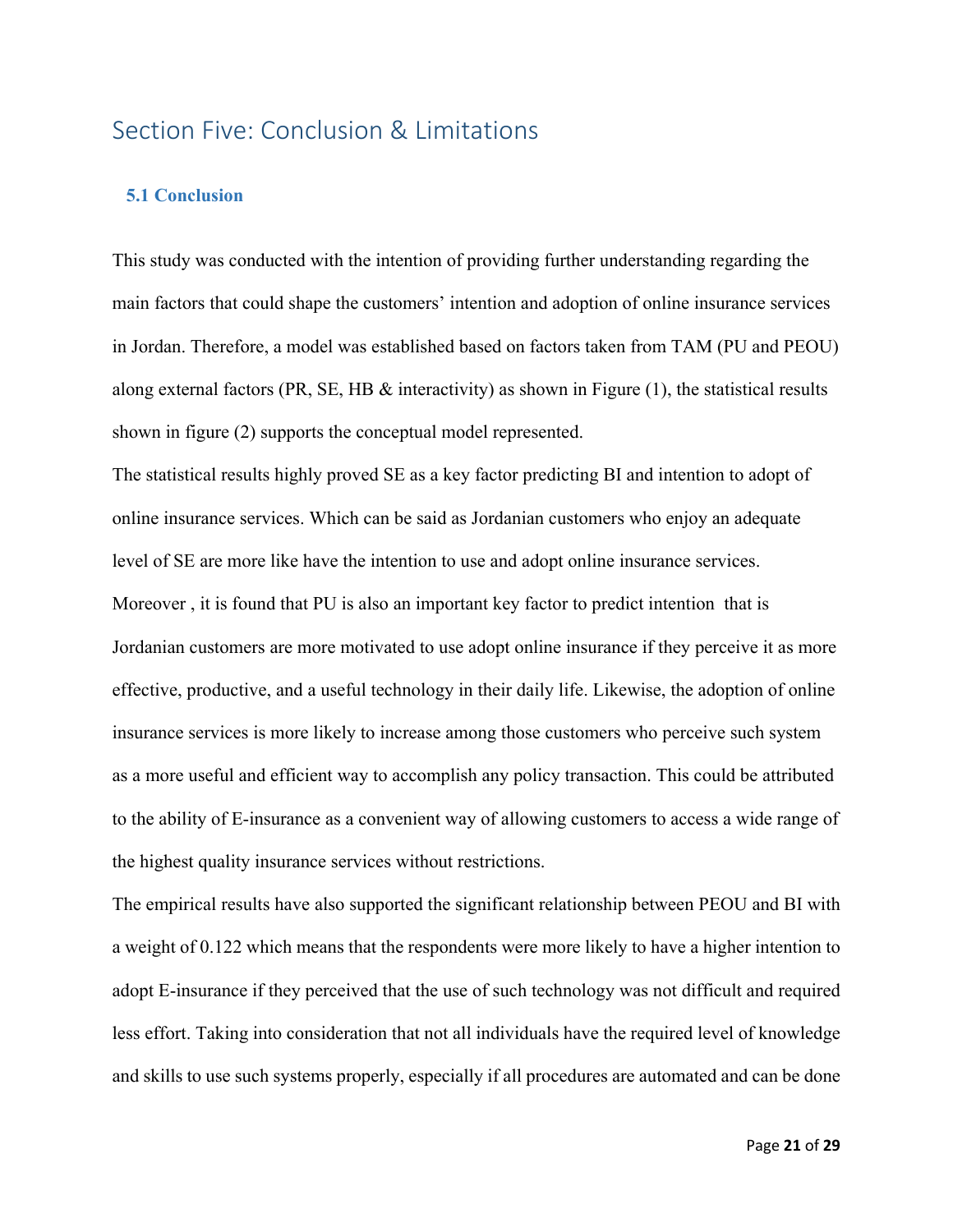without any human assistance. Consequently, PEOU could play a crucial role in determining the customers' intention to use online insurance services. Such results of PEOU extracted in the current study are in line with existing literature in the IS area (e.g. Venkatesh et al. 2003). Another factor is interactivity with a positive significant impact which reflects that if a customer perceives a level of interactivity while using online insurance services, they will consequently find such systems more useful and accordingly, they will proceed with insurance transactions via the internet. Due to the fact that interactivity gives a high importance to customers' opinions as they are able to give their reviews feedback about the service and the experience they are getting.

On the other hand, as per the empirical results proved in this study, PR has a significant negative factor determining the BI to use and adopt online insurance services ( $\gamma\frac{1}{4}$ −0.19). Accordingly, it could be concluded that Jordanian customers are less likely to be encouraged use E-insurance with a higher degree of expectation of losses. Insurance services are considered to be financial services and Jordanian customers may feel uncertain when they use online financial services, comparing to confidence while dealing with the company staff (Akturan and Tezcan, 2012; Lee et al., 2007). Previous studies in financial sector which studied mobile banking as an online service supported the above result, in a study for Alalwan et al. (2014) and Khraim et al. (2011) strongly support the impacting role of PR on the Jordanian customers' intention and acceptance of MB and internet banking. This could be attributed to the increase in the number of electronic financial crimes in Jordan over the last ten years as reported by the mass media in Jordan in particular, and the Middle east in general (i.e. Alghad, 2014; BBC Arabic, 2009; The Jordan Times, 2014).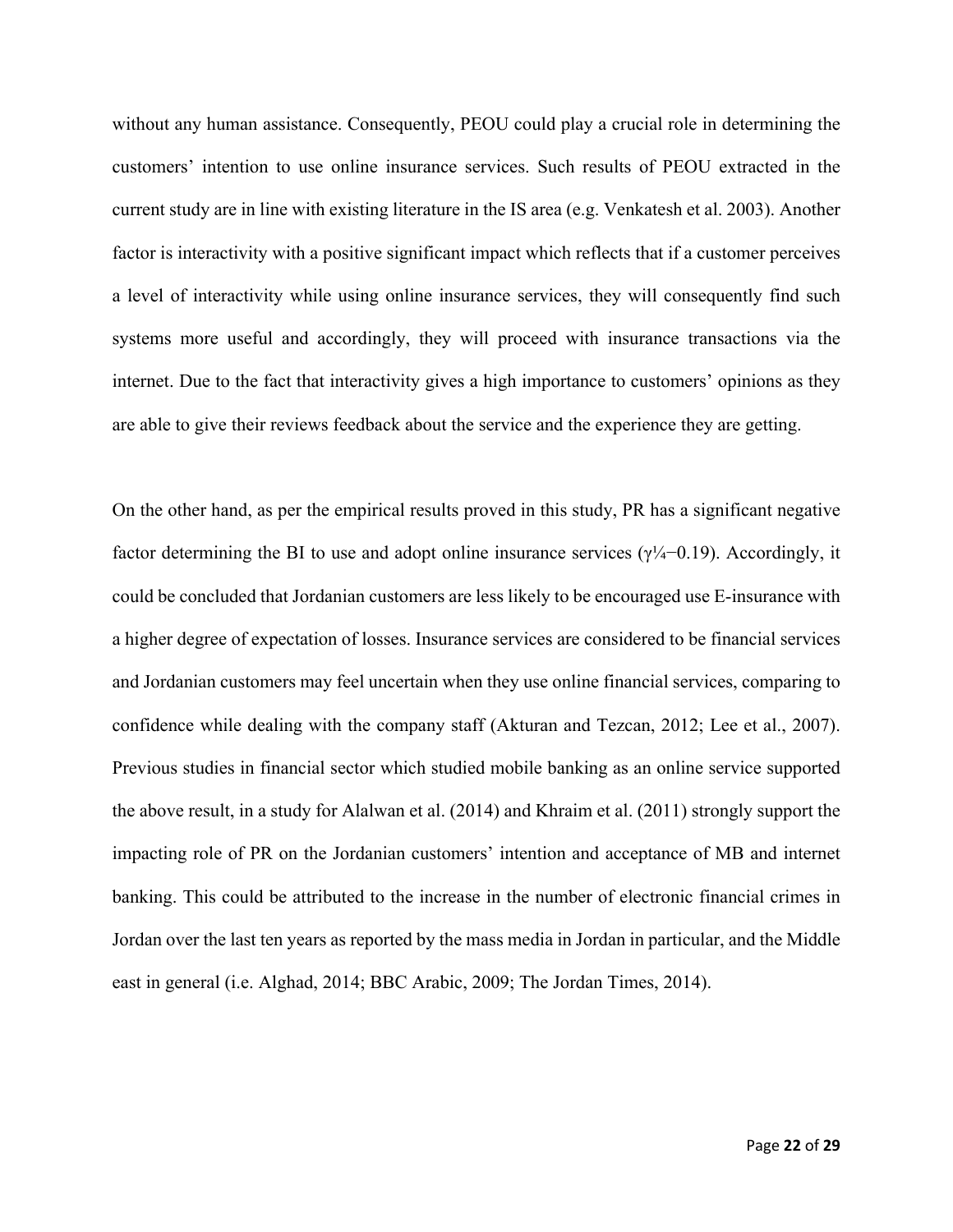Finally, the last factor is Habit which proved to have a negative impact on BI and adoption of insurance online services, such results could be attributed to the fact that online insurance services are still rare, and customers are not yet used to deal with such systems.

#### **5.2 Research Limitations**

First of all this study was conducted in the purpose of competition therefore the factor of limited time played a role in which only 100 surveys were distributed therefore future research could take a bigger population , secondly more external variables may have an effect on intentions of adoption could be tested . Thirdly, further researches could be done on mobile insurance applications not only on online insurance services.

# References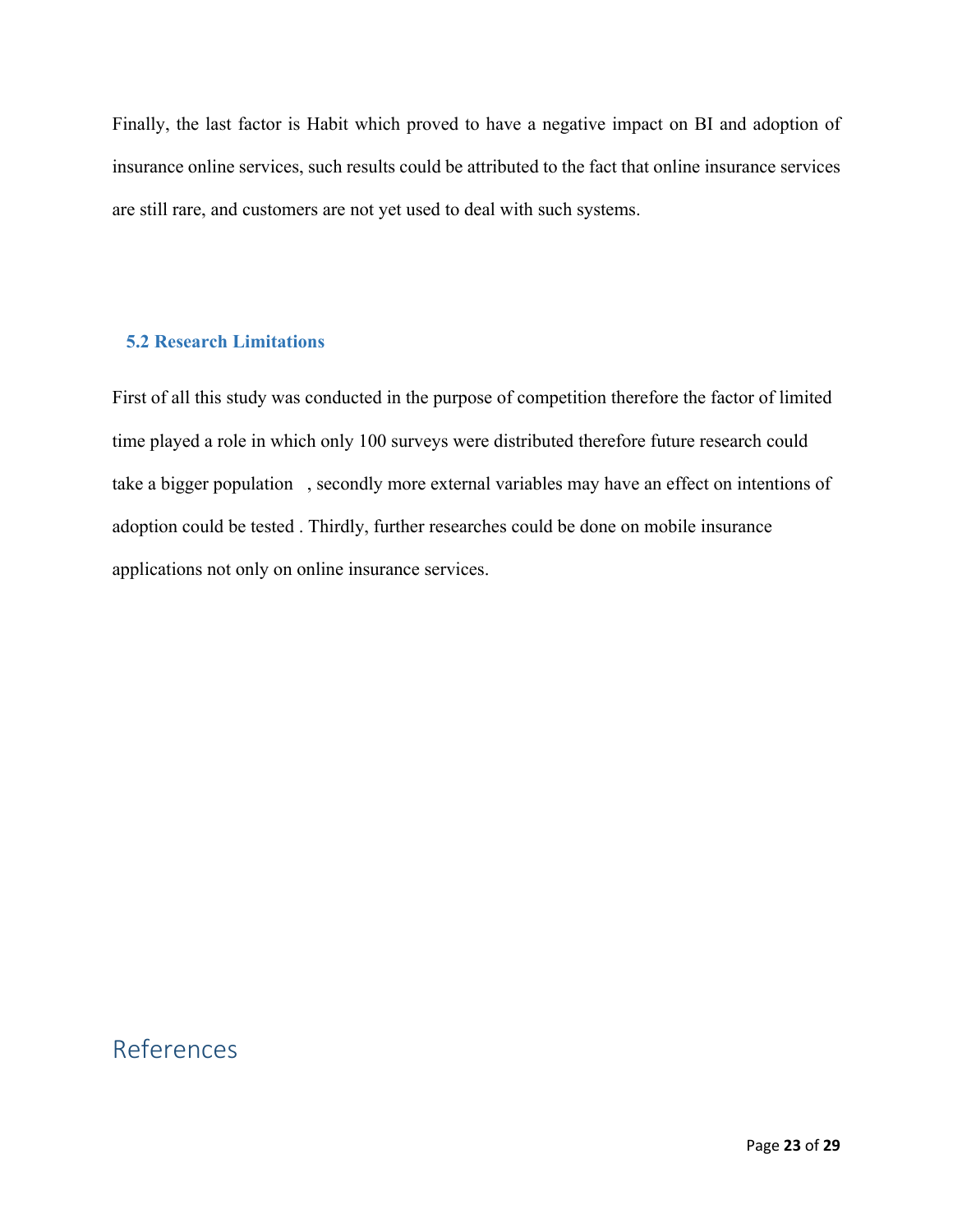Alghad (2014), "400 cybercrime within three months", available at: www. alghad. com/articles/ 513291-400 (accessed 16 June).

Akmar, J., & Awalluddin, A. (2011). THE ROLE OF TECHNOLOGY ACCEPTANCE MODEL IN EXPLAINING EFFECT ON E - COMMERCE, *3*(3).

Akturan, U. and Tezcan, N. (2012), "Mobile banking adoption of the youth market: perceptions and intentions", Marketing Intelligence and Planning, Vol. 30 No. 4, pp. 444-459.

Alalwan, A. A., Rana, N. P., Dwivedi, Y. K., & Algharabat, R. (2017). Social media in marketing: A review and analysis of the existing literature. Telematics and Informatics, 34(7), 1177–1190.

Alalwan, A. A., Dwivedi, Y. K., Rana, N. P., & Algharabat, R. (2018). Examining factors influencing Jordanian customers' intentions and adoption of internet banking: Extending UTAUT2 with risk. Journal of Retailing and Consumer Services, 40(January), 125–138.

Alalwan, A. A., Dwivedi, Y. K., Rana, N. P., & Williams, M. D. (2016). Consumer adoption of mobile banking in Jordan: Examining the role of usefulness, ease of use, perceived risk and self-efficacy. Journal of Enterprise Information Management, 29(1), 118–139.

Alalwan, A. A., Rana, N. P., Algharabat, R., & Tarhini, A. (2016). A systematic review of extant literature in social media in the marketing perspective. Conference on e-Business, e-Services and e-Society (pp. 79–89).

Al-Qeisi, K. and Abdallah, G. (2013), "Internet banking adoption in Jordan: a behavioral approach", International Journal of Marketing Studies, Vol. 5 No. 6, pp. 84-107.

Al Shibly, H. H. (2011). An Extended Tam Model to Evaluate User's Acceptance of Electronic Cheque Clearing Systems at Jordanian Commercial Banks. Australian Journal of Basic and Applied Sciences, 5(5), 147- 156.

Compeau, D., and C.A. Higgins (1995) ―Computer Self-Efficacy: Development of a Measure

and Initial Testǁ, MIS Quarterly (19)2, pp. 189–211.

Bandura, A. (1986), Social Foundations of Thought and Action: A Social Cognitive Theory, Prentice Hall, Englewood Cliffs, NJ.

BBC Arabic (2009), "Start using Iris recognition technology in ATMS by the Jordanian banks", available at: www.bbc.co.uk/arabic/middleeast/2009/10/091013\_om\_jordan\_bank\_tc2.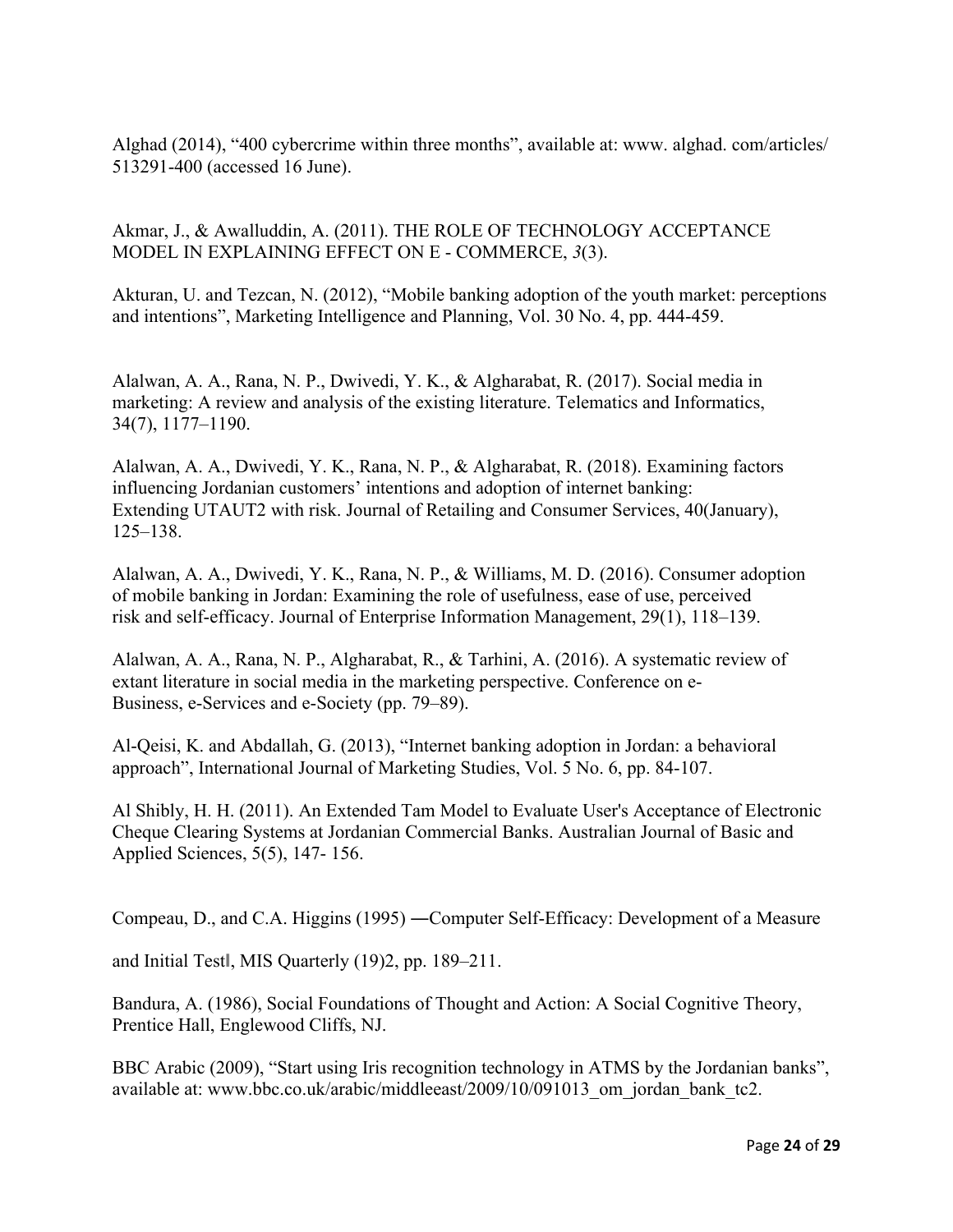shtml (accessed 16 June 2014).

Bradley, J. (2012), "If we build it they will come? The technology acceptance model", Information Systems Theory: Explaining and Predicting Our Digital Society, Vol. 1 No. 28, pp. 19-36 Ciborra, C., and D.D. Navarra (2005) ―Good Governance, Development Theory, and Aid Policy: Risks and Challenges of E-Government in Jordanǁ, Information Technology for Development (11)2, pp. 141–159

Davis, F. D. (1989). Perceived Usefulness , Perceived Ease of Use , and User Acceptance of Information Technology, (SEPTEMBER 1989). https://doi.org/10.2307/249008

Dwivedi, Y. K. and Irani, Z. (2009). Understanding the adopters and non-adopters of roadband. Communications of the ACM, 52(1), 122-125.

Dwivedi, Y. K. and Lal, B. (2007). Socio-economic determinants of broadband adoption. Industrial Management & Data Systems, 107(5), 654-671.

Dwivedi, Y. K., Choudrie, J. and Brinkman, W. P. (2006). Development of a survey instrument to examine consumer adoption of broadband. Industrial Management and Data Systems, 106(5), 700-718

Domain Tools (2008) ―IP Counts by Countryǁ, http://www.domaintools.com/internetstatistics/country-ip-counts.html

Eid, G. (2004) ―The Internet in the Arab World: A New Space for Repression?ǁ The Arabic Network for Human Rights Information, http://hrinfo.net/en/reports/net2004/jordan.shtml (current May 27, 2008)

Featherman MS, and Pavlou PA. (2003). Predicting e-services adoption a perceived risk faces perspective. International Journal of Human-Computer Studies, 59(4), 51-74

Internet World Stats (2008) ―Middle East Internet Usage Stats and Population Statistics

Jaruwachirathanakul, B. and Fink, D. (2005), "Internet banking adoption strategies for a developing country: the case of Thailand", Internet Research, Vol. 15 No. 3, pp. 295-311.

Jensen, J. F. (1998). Interactivity nordicom review. Nordic Research on Media and Communication Review, 19(2), 185–204.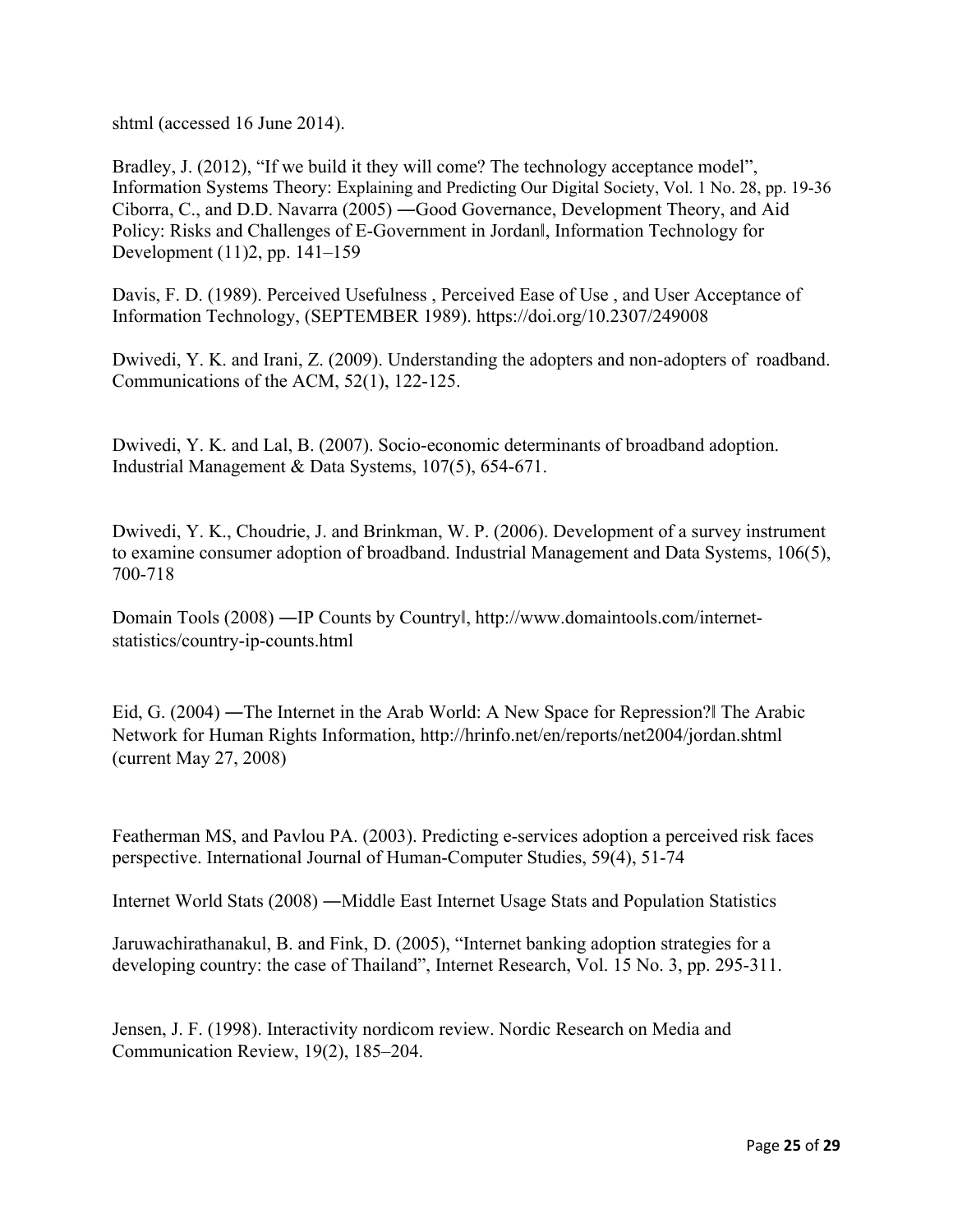Kassim, N.M., and N. Souiden (2007) ―Customer Retention Measurement in the UAE Banking Sectorǁ, Journal of Financial Services Marketing (11)3, pp. 217–228

Kelleher, T. (2009). Conversational voice, communicated commitment, and public relations outcomes in interactive online communication. Journal of Communication, 59(1), 172–188.

Lowry, P. B., Romano, N. C., Jenkins, J. L., & Guthrie, R. W. (2009). The CMC interactivity model: How interactivity enhances communication quality and process satisfaction in lean-media groups. Journal of Management Information Systems, 26(1), pp. 155–196.

Martins, G., Oliveira, T. and Popovic, A. (2014), "Understanding the internet banking adoption: a unified theory of acceptance and use of technology and perceived risk application", International Journal of Information Management, Vol. 34 No. 1, pp. 1-13.

Men, L. R., & Tsai, W. H. S. (2015). Infusing social media with humanity: Corporate character, public engagement, and relational outcomes. Public Relations Review, 41(3), 395–40

Pavlou, P.A. (2001), "Integrating trust in electronic commerce with the technology acceptance model: model development and validation", in DeGross, J. (Ed.), Proceedings of the Seventh Americas Conference in Information Systems, ACM, New York, NY, pp. 816-822

Rana, N.P., Dwivedi, Y.K. and Williams, M.D. (2013), "Evaluating alternative theoretical models for examining citizen centric adoption of e-government", Transforming Government: People, Process and Policy, Vol. 7 No. 1, pp. 27-49.

Rust, R.T., and A. Zahorik (1993) ―Customer Satisfaction, Customer Retention, and Market Shareǁ, Journal of Retailing (68)2, pp. 193–215.

UNHCR The UN refugee agency Factsheet Jordan reprort February 2018

https://reliefweb.int/sites/reliefweb.int/files/resources/FactSheetJordanFebruary2018-FINAL\_0.pdf

Oh, J., Bellur, S., & Sundar, S. S. (2015). Clicking, assessing immersing, and sharing: An empirical model of user engagement with interactive media. Communication Research.

Sicilia, M., Ruiz, S., & Munuera, J. L. (2005). Effects of interactivity in a web site. Journal of Advertising, 34(3), 31–45.

Sundar, S. S., Kalyanaraman, S., & Brown, J. (2003). Explicating web site interactivity: Impression formation effects in political campaign sites. Communication Research, 30(1), 30–59.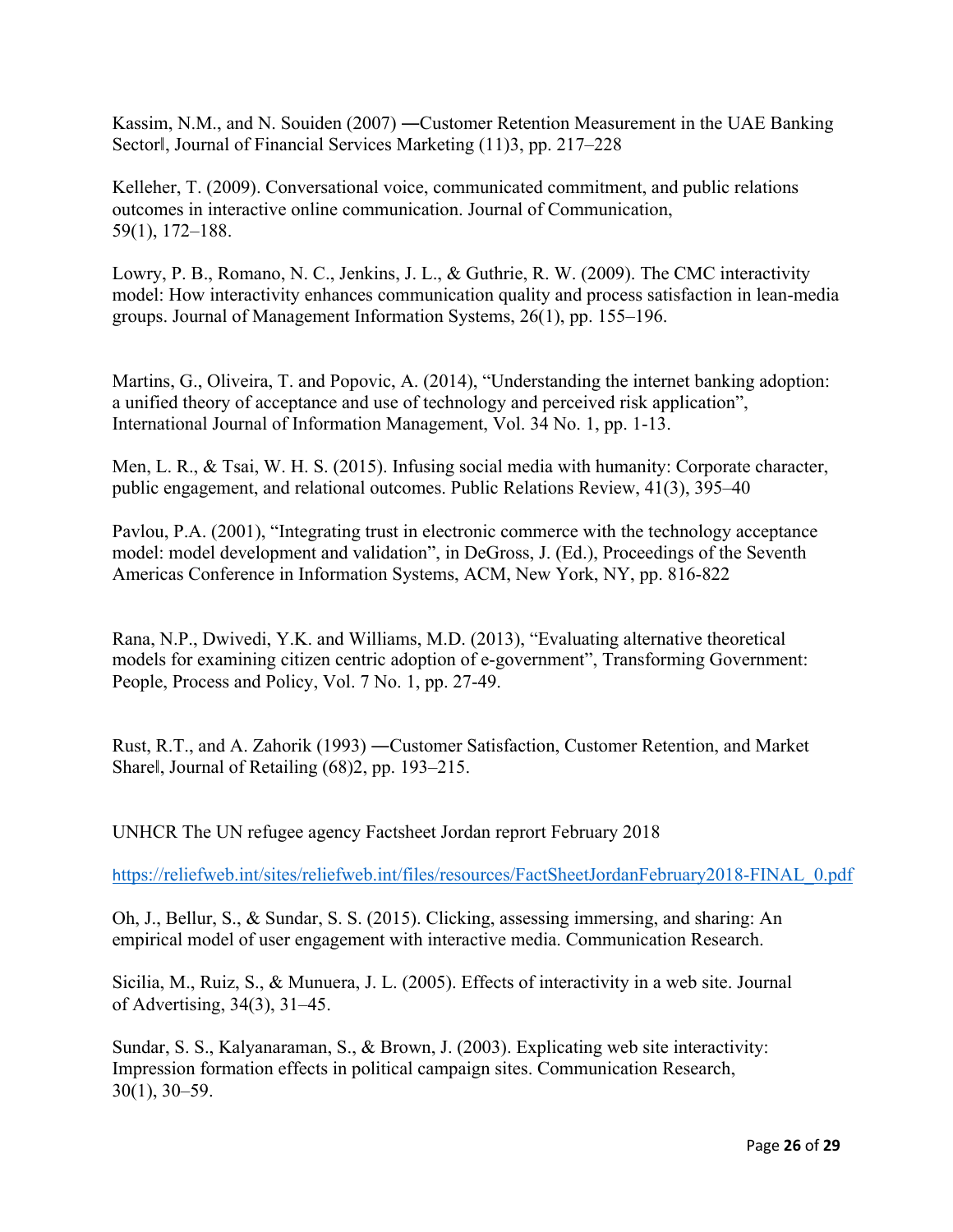Venkatesh, V. and Davis, F.D. (2000), "A theoretical extension of the technology acceptance model: four longitudinal field studies", Management Science, Vol. 46 No. 2, pp. 186-204

Wang, H., Meng, Y., & Wang, W. (2013). The role of perceived interactivity in virtual communities: Building trust and increasing stickiness. Connection Science, 25(1), 55–73.

Wang, C., Lee, M. K., & Hua, Z. (2015). A theory of social media dependence: Evidence from microblog users. Decision Support Systems, 69(January), 40–49.

Zhang, H., Lu, Y., Gupta, S., & Zhao, L. (2014). What motivates customers to participate in social commerce? The impact of technological environments and virtual customer experiences. Information Management, 51(8), 1017–1030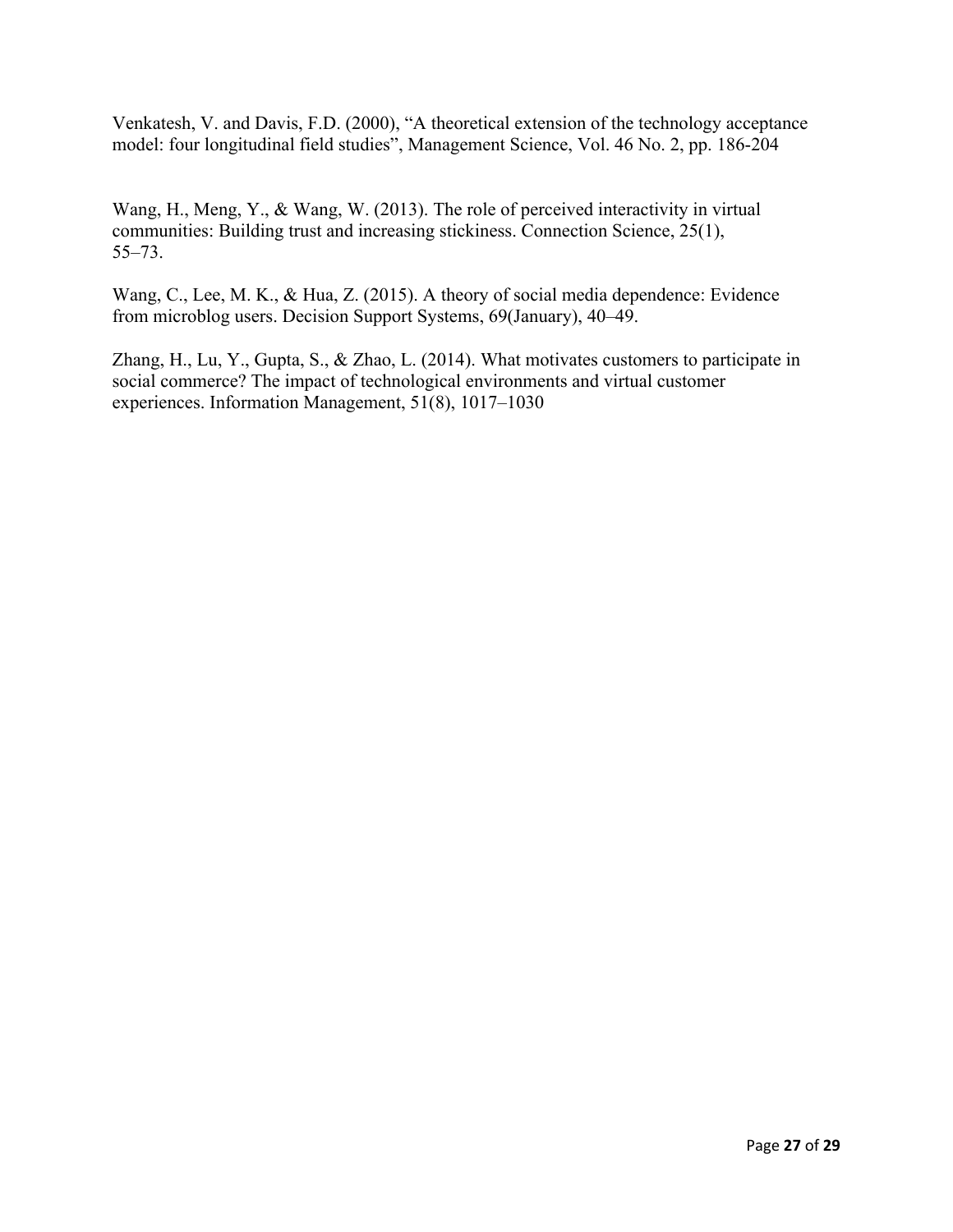# Appendix A:

|                 | <b>Statement</b>                                                                                                                       | <b>Strongly</b><br>Agree | Agree | <b>Neutral</b> | <b>Disagree</b> | <b>Strongly</b><br><b>Disagree</b> |
|-----------------|----------------------------------------------------------------------------------------------------------------------------------------|--------------------------|-------|----------------|-----------------|------------------------------------|
| PU1             | I find Websites of Insurance Companies useful<br>in my daily life                                                                      |                          |       |                |                 |                                    |
| PU <sub>2</sub> | Using Websites of Insurance Companies<br>increases my chances of achieving tasks that are<br>important to me                           |                          |       |                |                 |                                    |
| PU3             | Using Websites of Insurance Companies helps<br>me accomplish tasks more quickly                                                        |                          |       |                |                 |                                    |
| PU4             | Using Websites of Insurance Companies<br>increases my productivity                                                                     |                          |       |                |                 |                                    |
|                 | <b>Statement</b>                                                                                                                       |                          |       |                |                 |                                    |
| PEOU1           | Learning how to use online insurance is easy for<br>me                                                                                 |                          |       |                |                 |                                    |
| PEOU2           | My interaction with online insurance is clear and<br>understandable                                                                    |                          |       |                |                 |                                    |
| PEOU3           | I find online insurance easy to use                                                                                                    |                          |       |                |                 |                                    |
| PEOU4           | It is easy for me to become skillful at using<br>online insurance                                                                      |                          |       |                |                 |                                    |
|                 | <b>Statement</b>                                                                                                                       |                          |       |                |                 |                                    |
| BI <sub>1</sub> | I intend to use online insurance in the future                                                                                         |                          |       |                |                 |                                    |
| BI <sub>2</sub> | I will always try to use online insurance in my<br>daily life                                                                          |                          |       |                |                 |                                    |
| BI <sub>3</sub> | I plan to use online insurance in future                                                                                               |                          |       |                |                 |                                    |
| BI <sub>4</sub> | I predict I would use online insurance in the<br>future                                                                                |                          |       |                |                 |                                    |
|                 | <b>Statement</b>                                                                                                                       |                          |       |                |                 |                                    |
| <b>PR1</b>      | Using online insurance subjects my policy to<br>potential fraud                                                                        |                          |       |                |                 |                                    |
| PR <sub>2</sub> | Using online insurance may have financial risk                                                                                         |                          |       |                |                 |                                    |
| PR <sub>3</sub> | Hackers might take control of my account if I<br>use online insurance.                                                                 |                          |       |                |                 |                                    |
| PR <sub>4</sub> | Using online insurance does not fit well with my<br>self-image                                                                         |                          |       |                |                 |                                    |
| <b>PR 5</b>     | Online insurance might not perform well and<br>will create problems with my insurance policy.                                          |                          |       |                |                 |                                    |
|                 | <b>Statement</b>                                                                                                                       |                          |       |                |                 |                                    |
| SE <sub>1</sub> | I feel I will be able to do all insurance related<br>transactions through internet if there was no one<br>around to tell me what to do |                          |       |                |                 |                                    |